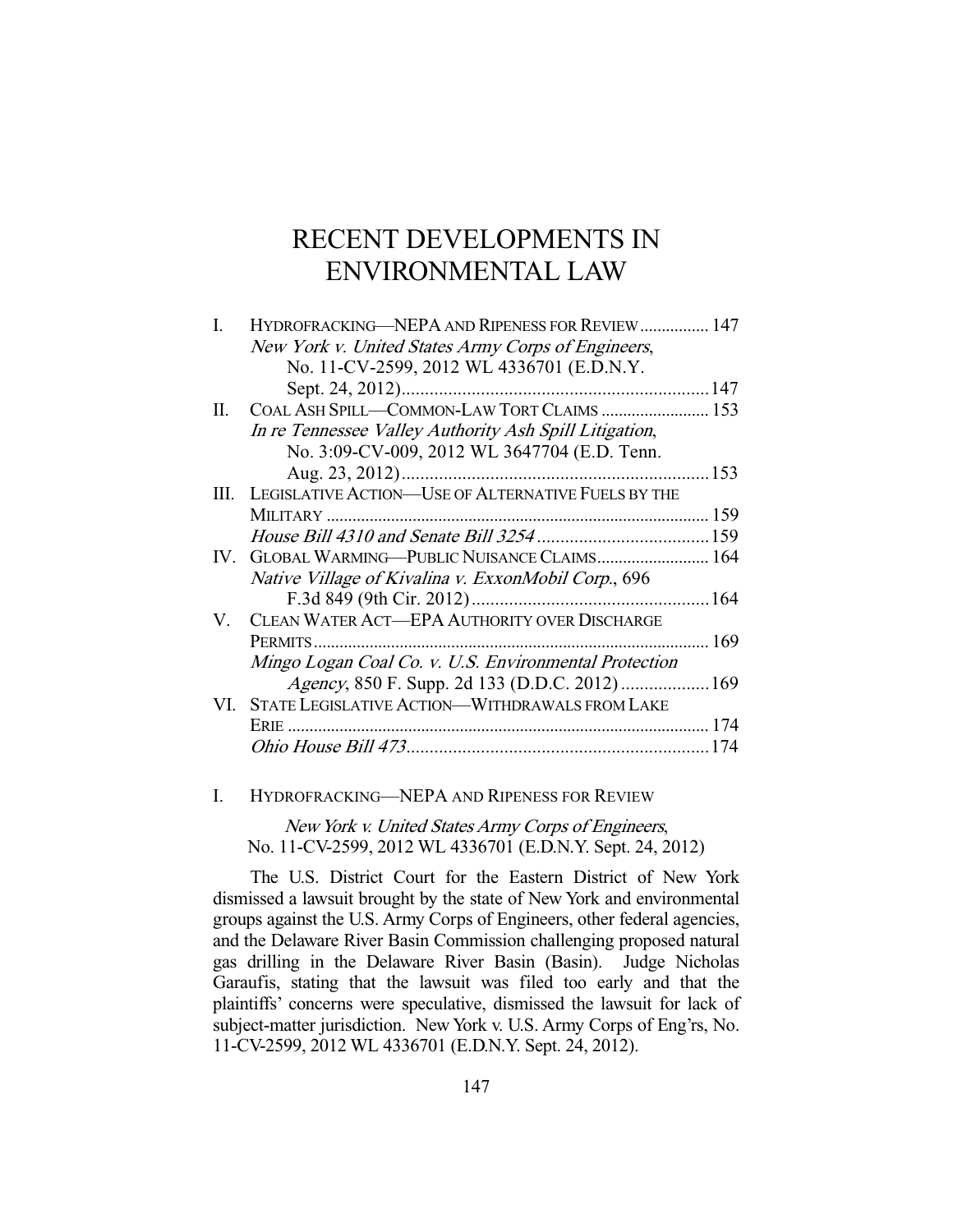#### A. Statutory and Factual Background

 Plaintiffs brought three suits in the Eastern District of New York over the defendants' belief that they were not required to comply with the National Environmental Policy Act (NEPA) while drafting regulations that would allow natural gas drilling in the Basin.  $Id$  at  $*1$ . The lawsuits were consolidated, and a motion to dismiss was granted, which allowed for development plans of natural gas drilling in the Basin to continue without a full environmental review of hydraulic fracturing's effect on the water resources.

# 1. The Delaware River Basin Commission

 The Delaware River Basin Commission (DRBC) is a congressionally approved product of the Delaware River Basin Compact (Compact), an agreement between the United States, New York, Pennsylvania, New Jersey, and Delaware. The DRBC is responsible for creating a comprehensive plan for the development and use of the Basin's water resources. *Id.* at \*2. The Compact manages the Basin's water resources and has the authority to establish standards for projects or facilities that affect them.  $Id.$  at  $*1$ . The DRBC must approve any project "having a substantial effect on the water resources of the [B]asin" before the project can move forward and only approves a project after evaluating whether the project "substantially impair[s] or conflict[s] with the comprehensive plan." *Id.* at \*2 (quoting Delaware River Basin Compact, Pub. L. No. 87-328, § 3.8, 75 Stat. 688, 694 (1961) (internal quotation mark omitted)). The DRBC also has the authority to make regulations in order to enforce the Compact, including regulatory authority to "control, prevent, or abate water pollution." See Delaware River Basin Compact  $\S 15.1(k)$ , 75 Stat. at 715.

 Whether the DRBC is a federal agency or a federal-interstate agency was debated between the parties. The Compact establishes that the DRBC is created as an agency of the governments of the respective signatory parties, but the DRBC is only considered a federal agency as to certain provisions of federal laws and not to others. New York, 2012 WL 4336701, at \*1 (citing Delaware River Basin Compact §§ 2.1, 15.1(i)- (m), 75 Stat. at 691, 714-15). The DRBC consists of the governors of the signatory states and one federal member—the Division Engineer of the North Atlantic Division of the U.S. Army Corps of Engineers. Id. (citing DRBC Memorandum at 2, New York, 2012 WL 4336701 (No. 11-CV-2599)); see also Delaware River Basin Compact § 2.2, 75 Stat. at 691; Act of June 12, 1997, Pub. L. No. 105-18, § 3001(a), 111 Stat. 158, 176.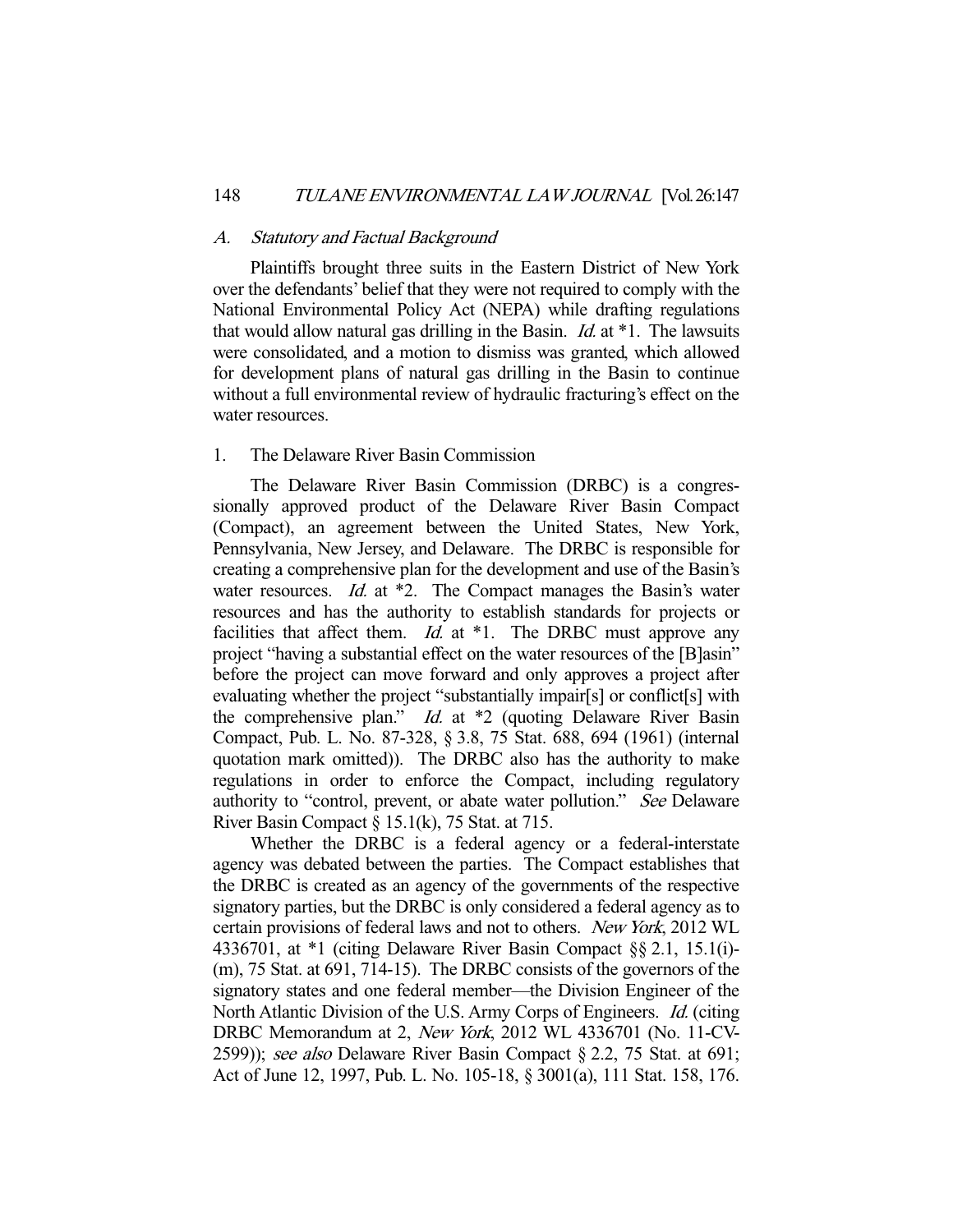Congress specified that employees of the DRBC are not federal employees and that the Compact is not deemed to enlarge the authority of any federal agency other than the DRBC. New York, 2012 WL 4336701, at \*1 (citing Delaware River Basin Compact § 15.1(n)-(o)).

## 2. National Environmental Policy Act

 NEPA, as it pertains to this case, has two intentions: "[I]t imposes on federal agencies 'the obligation to consider every significant aspect of the environmental impact of a proposed action,' and it 'ensures that the agency will inform the public that it has indeed considered environmental concerns in its decision-making process.'" New York, 2012 WL 4336701, at \*2 (citing Balt. Gas & Elec. Co. v. Natural Res. Def. Council, Inc., 462 U.S. 87, 97 (1983)). Federal agencies must prepare an environmental impact statement (EIS) to accompany a major federal action. *Id.*; 40 C.F.R.  $\S$  1502.3 (2011). A major federal action includes "projects and programs entirely or partly financed, assisted, conducted, regulated, or approved by federal agencies; [and] new or revised agency rules, regulations, plans, policies, or procedures." 40 C.F.R. § 1508.18(a).

 NEPA is implemented through regulations established by the Council on Environmental Quality (CEQ). New York, 2012 WL 4336701, at \*2. The regulations ask agencies to commence preparation of an EIS when the agency is developing or is presented with a proposal for a major federal action. 40 C.F.R. § 1502.5; see id. § 1502.3. During informal rulemaking, the EIS will normally accompany the proposed rule. New York, 2012 WL 4336701, at \*2.

 The law implementing the Compact is silent as to the applicability of NEPA to the DRBC; however, the DRBC has incorporated NEPA analysis into its regulations in the past. Id. at \*3. The DRBC abandoned its practice of conducting NEPA analyses in 1980, relying on the federal government to conduct the analyses, and in 1997 repealed the regulations it passed that mandated NEPA analyses for its operations.

## 3. Natural Gas Development

 The Basin is situated partially above the Marcellus Shale Formation, which is a sizeable area of marine sedimentary rock containing largely untapped natural gas. In order to extract the natural gas, companies need to drill horizontally and use hydraulic fracturing (hydrofracking) in order to release the gas. Hydrofracking is a method of extraction that "pump[s] millions of gallons [of] water, sand, and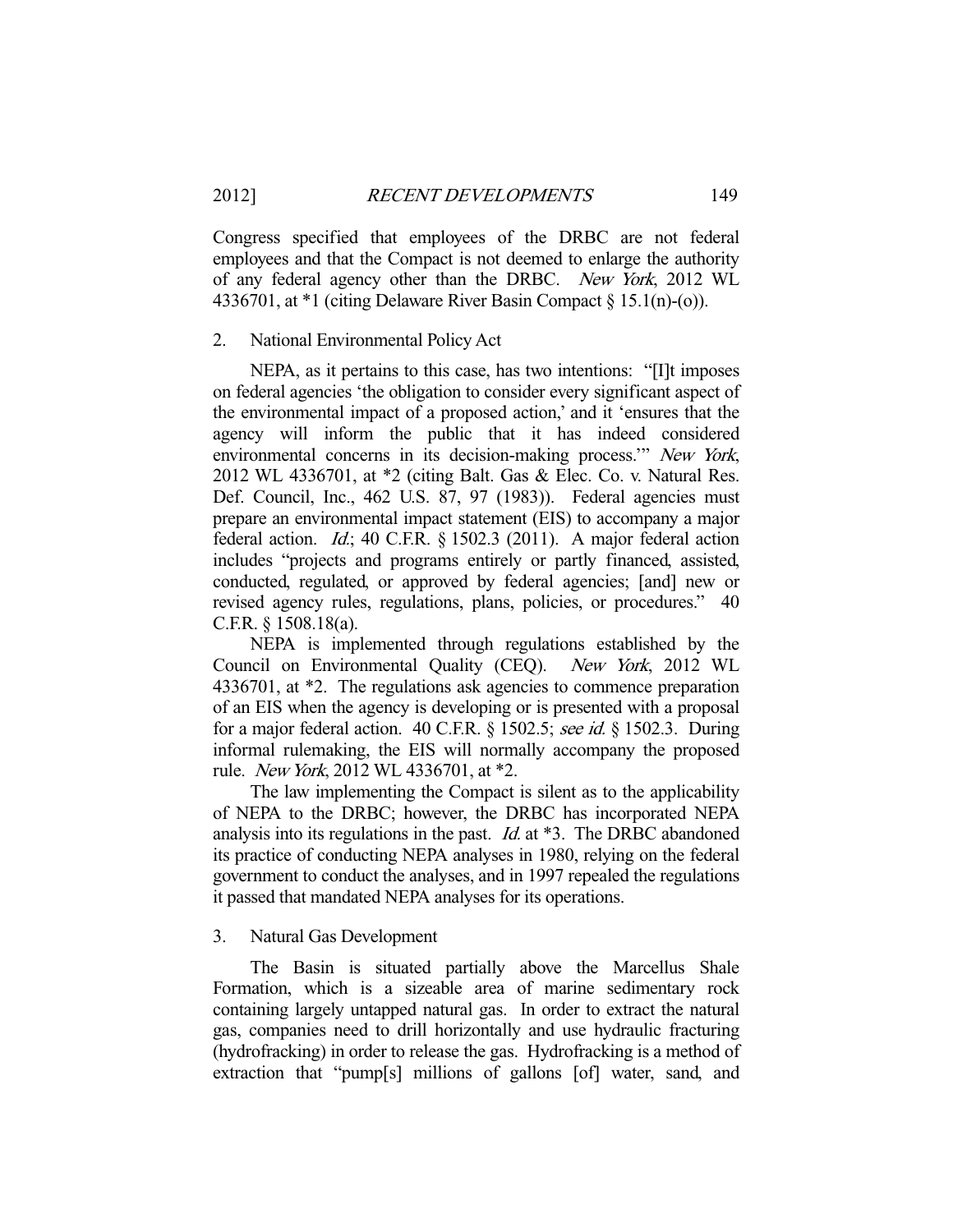chemicals under high pressure deep underground." *Id.* at \*3 (internal quotation mark omitted). The chemicals added to the water are dangerous for human consumption and when the water is drawn out, it often contains brine liquid that in turn contains toxic and radioactive compounds. Id. at \*4. After the water and brine are drawn out, the gas is pumped out and can be used for energy production. Hydrofracking within the Basin would affect the Basin's water resources by requiring large amounts of fresh water from the Basin's rivers and aquifers, which would need to be treated or disposed of after use, and by potentially releasing pollutants into the ground and surface water. *Id.* at \*3. Due to the effects on the water resources, the DRBC needs to approve natural gas development projects in the Basin.

# 4. Procedural Background

 In May 2010, the DRBC started developing draft regulations for natural gas extraction and deferred consideration of any application until such regulations are adopted, thus creating a moratorium on natural gas exploration in the Basin. In December 2010, the DRBC voted to release draft regulations of natural gas extraction for public comment. In April 2011, New York Attorney General Eric Schneiderman submitted comments to the DRBC, requesting that the DRBC perform a NEPA analysis with its draft regulations and that one of the federal defendants perform an EIS. In November 2011, the DRBC released revised draft regulations; however, two commissioners indicated that they would vote against the adoption of the regulations, and the consideration of the regulations stalled.

## B. The Court's Decision

## 1. Sovereign Immunity

 The court held that federal defendants are not immune from suit. Id. at \*6-7. The federal defendants argued that they are protected from the lawsuit by sovereign immunity because the plaintiffs did not allege an Administrative Procedure Act (APA) claim under 5 U.S.C. § 702. Id. at \*6. In order to sue an agency of the United States, parties must identify an applicable waiver of immunity. Plaintiffs contended that the waiver in § 702 is a general waiver for all actions seeking equitable, nonmonetary relief against an agency of the United States and that they can invoke the waiver even if they are not seeking relief under the APA.

Following the reasoning of the D.C. Circuit Court in Trudeau v. FTC, the court found that the plain language of the waiver and the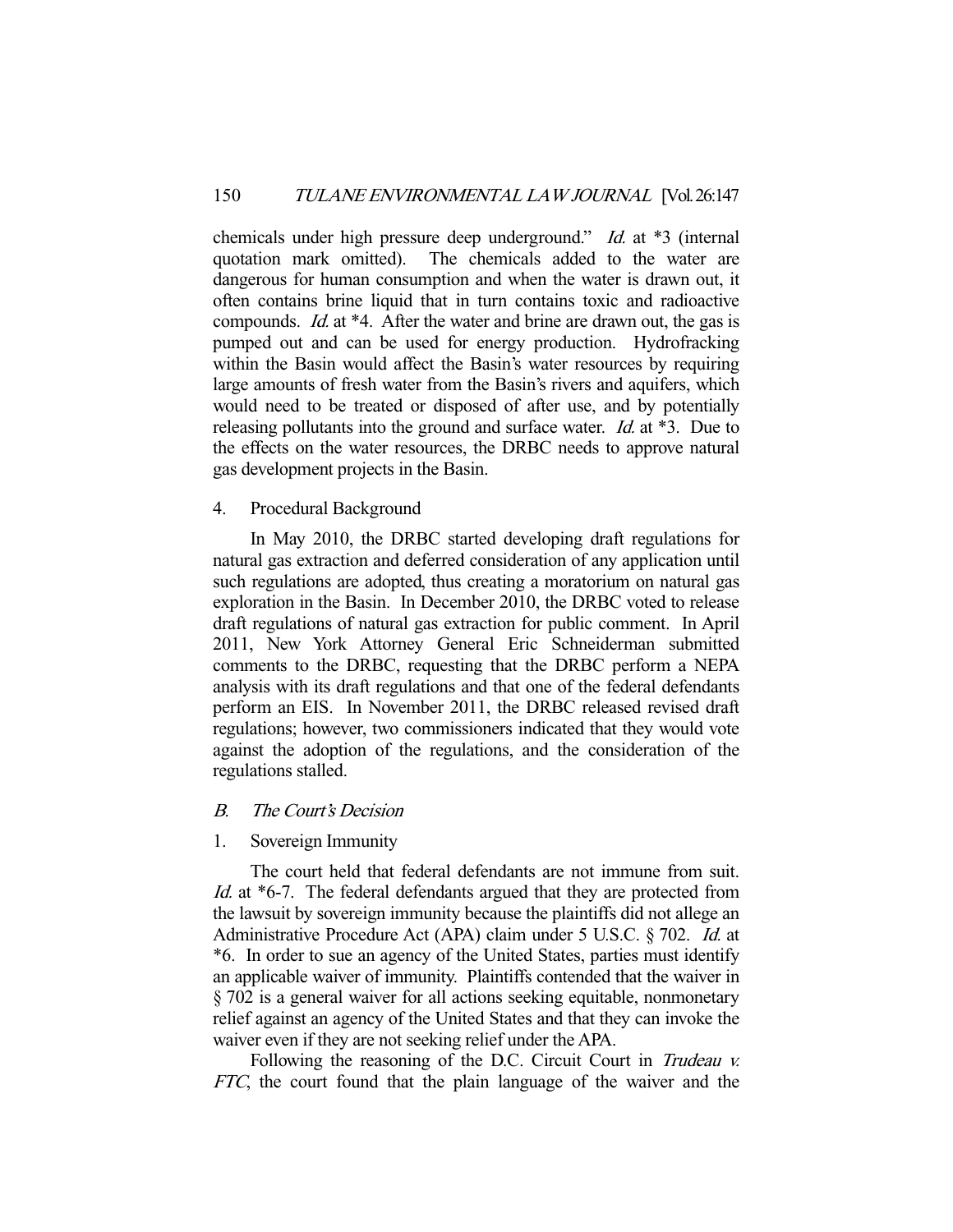legislative history clearly applies the waiver to any equitable action, regardless of whether the APA provides the cause of action or not. Id. at \*6-7 (citing Trudeau v. FTC, 456 F.3d 178, 186-87 (D.C. Cir. 2006) (additional citations omitted)).

## 2. Standing

The defendants challenged plaintiffs' standing to bring suit. *Id.* at \*7. Plaintiffs must show three things for constitutional standing: first, an injury-in-fact that is actual or imminent, and concrete and particularized; second, a fairly traceable causal connection between the action of the defendant and the injury-in-fact; and third, a likelihood that a favorable decision will redress plaintiffs' injury. Id. (citing Lujan v. Defenders of Wildlife, 505 U.S. 555, 560-61 (1992)). Plaintiffs can show standing to enforce procedural rights without meeting all the standards, but they must show a concrete interest affected by the breach of the procedural right. Id. (citing Lujan, 505 U.S. at 572 n.7).

 The court first considered the interests of New York, finding that New York had proprietary interests that related to the health of the Upper Delaware River, a proprietary interest in protecting its budget, and a quasi-sovereign interest in the health of its residents. Id. at \*8. New York asserted an interest in maintaining the status quo in the Upper Delaware River and in preventing increases in ozone concentrations in New York, which would affect the health of New York citizens and cause a rise in the New York budget due to increased hospital visits.

 The court next found the NGO plaintiffs had concrete interests through their members and thus had standing to sue on their own right; however, the court found that the NGO plaintiffs did not have injuries-infact. *Id.* at \*9-12. Courts have held that "plaintiffs have . . . standing to challenge agencies' violations of NEPA when an agency has taken an action without an EIS and the action has created a risk of injury." Id. at \*10. The United States Court of Appeals for the Second Circuit has also recognized standing based on increased risk or possible increased risk, but only when the government had issued a final order, regulation, plan, denial, or statute. *Id.* at \*11. Here, plaintiffs could show an injury-infact through showing the increased risk of "uninformed decision-making that will create an increased risk in the invasion of a concrete interest"; however, the DRBC would need to have "done something [to] affect[] legal rights or obligations . . . in a way that made an invasion of plaintiffs interests more likely, or refused to do something that allowed an already existing invasion to continue." The court found that with only a draft of the regulations for the proposed natural gas development before it, it had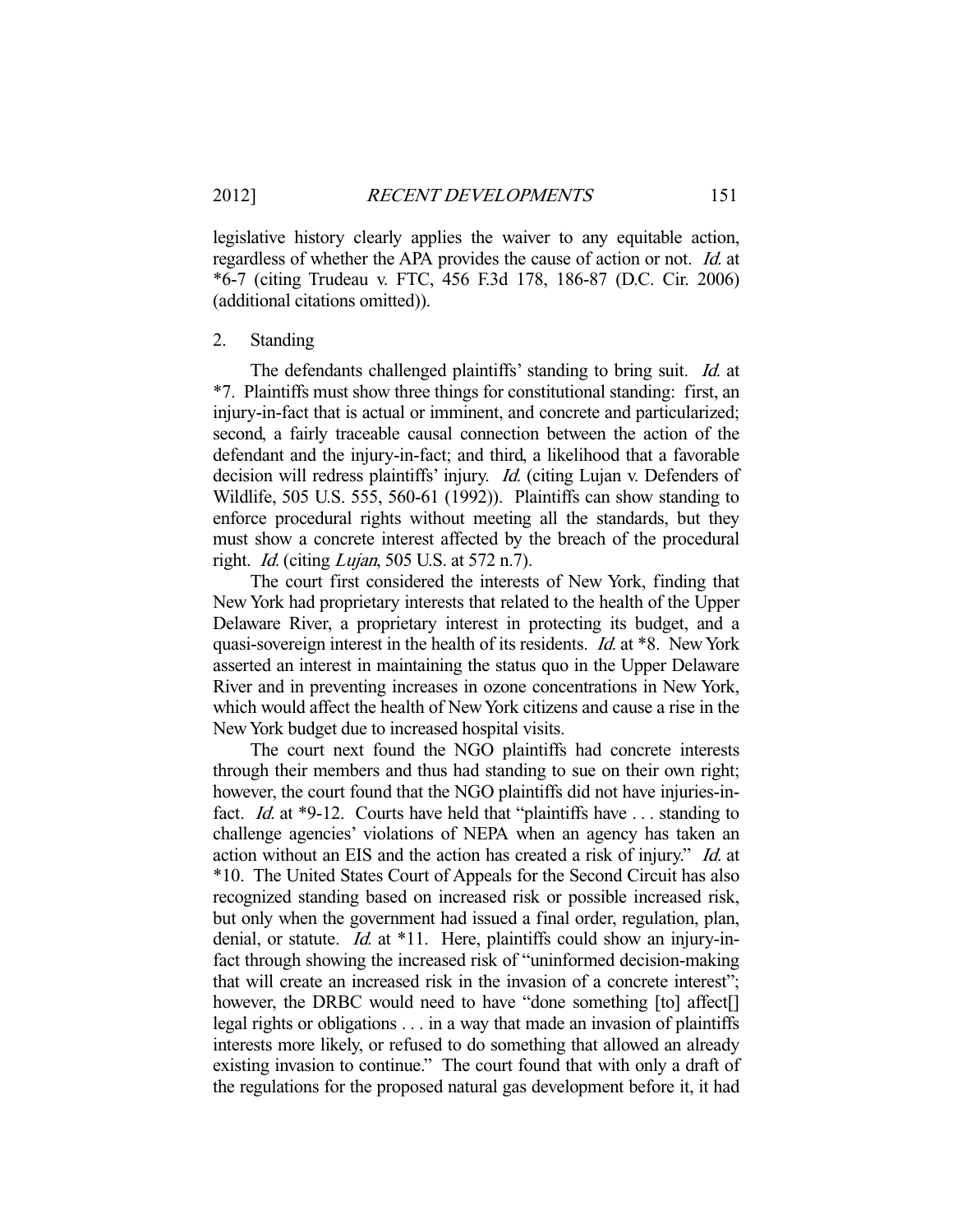"no way of judging reliably how probable it is that the regulation will be enacted, and thus no way of judging whether [the] risks that natural gas development may create are more than conjecture." *Id.* at \*12.

## 3. Ripeness

 The court considered arguments as to ripeness and held that because there is no present injury-in-fact, the plaintiffs had not alleged a constitutionally ripe claim. *Id.* at \*13. However, the court continued its analysis in order to answer the question of whether plaintiffs' claims would better be heard then or in the future. Plaintiffs argued that their claims were not subject to a prudential ripeness test and that prudential ripeness is not relevant to NEPA challenges. Id. at \*14. The court disagreed, finding that the language in *Ohio Forestry Ass'n v. Sierra* Club that plaintiffs relied on was dicta and that it need not be followed. The court noted that the Supreme Court would not intend to repeal prudential ripeness case law for NEPA cases in dicta.

 The court held that the plaintiffs' claims were not fit for judicial review. Their harms were too speculative and relied on a chain of events that may never have materialized. The court opined that final regulations may never be released or that the content may change and affect the parties involved in different ways.

 The court finally held that delay in bringing suit would not impose any hardship on the plaintiffs because their challenge only affected the internal operations of the defendants. *Id.* at \*15. Additionally, the moratorium ensured that there was no practical effect from failing to consider the environmental impact under NEPA. Plaintiffs will need to wait at least until the DRBC ends the moratorium for their suit to be ripe.

# C. Analysis and Conclusion

 The court's decision only delays the day of reckoning. While the ruling presents a setback, it also leaves the door open for legal action on the merits of the case at a later date. A challenge to natural gas development in the Basin will be ripe if and when the DRBC issues its final regulations. Judge Garaufis noted that if the DRBC adopts regulations that permit natural gas development in the Basin without performing an EIS, courts will be required to address multiple difficult issues. Id. at \*15. These issues include:

(1) whether NEPA can be enforced through a cause of action other than the APA; (2) whether the DRBC is a federal agency; (3) and whether, even if not, the presence of a federal officer on the DRBC, and the support and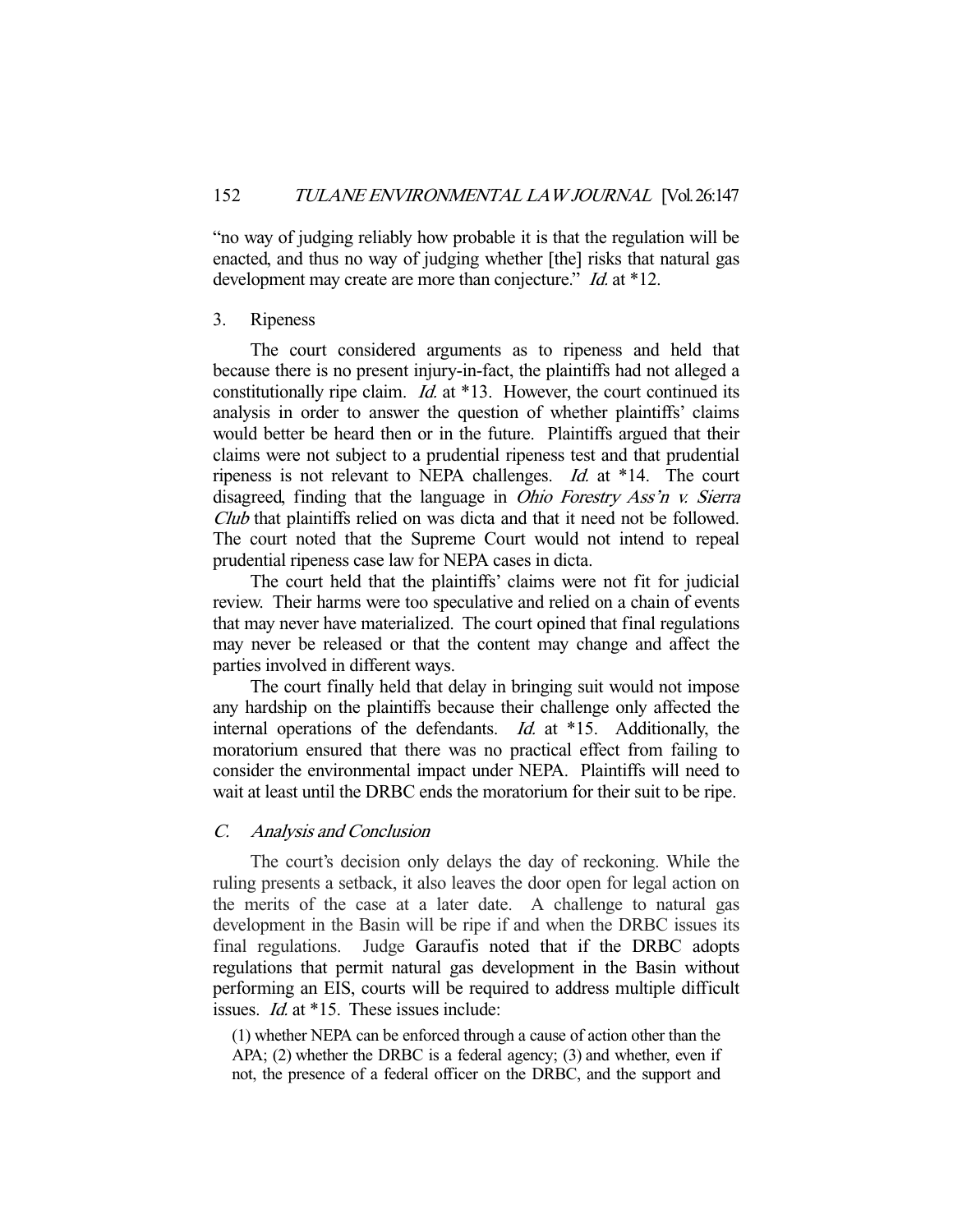assistance federal agencies give to the DRBC, are sufficient to "federalize" the DRBC's actions.

If the federal member of the DRBC votes for or concurs in the hypothetical regulations, a court would be required to consider "(4) whether either a vote for or concurrence in a DRBC regulation is a 'major federal action' under NEPA; and (5) whether either a vote or a concurrence is a 'final action' under the APA."

 Judge Garaufis essentially invited plaintiffs in a future case to seek a temporary restraining order. He noted that the "courts will be available if and when the DRBC adopts final regulations . . . and are more than capable of preliminarily enjoining any development . . . before the courts have evaluated whether the DRBC and the Federal Defendants are obligated to follow NEPA in this instance." *Id.* at \*12.

Brittany Dunton

#### II. COAL ASH SPILL—COMMON LAW TORT CLAIMS

In re Tennessee Valley Authority Ash Spill Litigation, No. 3:09-CV-009, 2012 WL 3647704 (E.D. Tenn. Aug. 23, 2012)

 In In re Tennessee Valley Authority Ash Spill Litigation (TVA II), the United States District Court for the Eastern District of Tennessee considered whether the Tennessee Valley Authority (TVA) could be held liable for the failure of a dam under claims of "negligence, negligence per se, recklessness, strict liability, trespass, private nuisance, and public nuisance." No. 3:09-CV-009, 2012 WL 3647704, at \*2 (E.D. Tenn. Aug. 23, 2012). The plaintiffs' claims arose when a dike supporting a coal ash impoundment both owned and operated by the TVA in Kingston, Tennessee broke on December 22, 2008, spilling 5.4 million cubic yards of ash over three hundred acres. *Id.* at  $*1, *6, *21$ . After dismissing the claims of recklessness, strict liability, and public nuisance, the court presiding over Phase I of the trial found that the TVA's conduct caused the dam failure and concluded that in Phase II, plaintiffs may proceed with their own individual claims of negligence, trespass, and private nuisance, but not negligence per se. *Id.* at \*62.

#### A. Litigation History

 In a consolidated litigation involving sixty cases and more than eight hundred plaintiffs, the court began its analysis by reviewing the prior holdings relevant to the claims. *Id.* at  $*1$ . In *Mays v. Tennessee*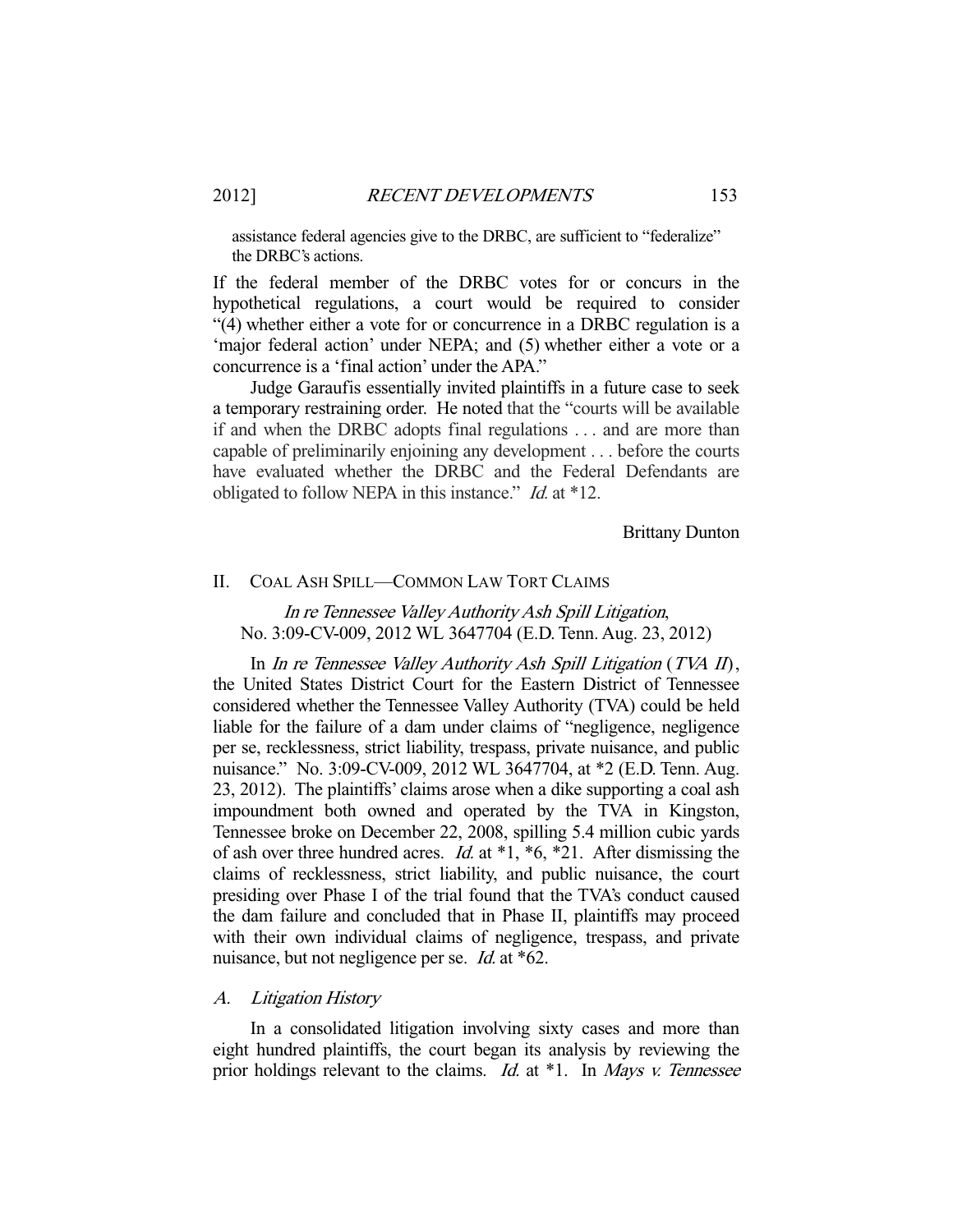Valley Authority, the court held that the TVA, as a governmental agency, may be sued in tort, provided the tort is not barred by the discretionary function doctrine. 699 F. Supp. 2d 991, 1004, 1009 (E.D. Tenn. 2010); see also 16 U.S.C. § 831c (2006) (listing the corporate responsibilities of the TVA). The discretionary function doctrine protects the TVA from liability if the challenged conduct was discretionary conduct—conduct grounded in considerations of public policy—that involved a permissible exercise of policy judgment. See Mays, 699 F. Supp. 2d at 1004, 1016, 1019, 1022.

In *In re Tennessee Valley Authority Spill Litigation* (*TVA I*), the court articulated the burden of the plaintiff to establish liability against the TVA for the ash spill. 787 F. Supp. 2d 703, 716 (E.D. Tenn. 2011). To meet their burden, the plaintiffs needed to identify the TVA's specific decisions or conduct, show it to be a nondiscretionary act, and describe how that decision or conduct caused the dike failure. *TVA II*, 2012 WL 3647704, at \*2 (quoting TVA I, 787 F. Supp. 2d at 716). The court held that the TVA could be liable for "'negligent failure to inform or train TVA personnel in the applicable policies and procedures for coal ash operations and management; negligent or inadequate performance by TVA personnel of TVA's policies and procedures; negligence in the construction and implementation of approved design and construction plans; and negligent maintenance." *Id.* (alteration omitted) (quoting TVA I, 787 F. Supp. 2d at 725). The court also denied the plaintiffs' motion for class certification. See Mays v. TVA, 274 F.R.D. 614 (E.D. Tenn. 2011). Moreover, the TVA I court dismissed on summary judgment the plaintiffs' emotional distress, personal injury, and inverse condemnation claims, but allowed claims of property damage, trespass, and nuisance to proceed. 805 F. Supp. 2d 468, 495 (E.D. Tenn. 2011).

 The court then bifurcated the trial into two phases: Phase I binding on all parties—to address issues of duty, breach, and dike failure causation; and Phase II, to hold individualized hearings to determine plaintiff-specific causation and the extent of each plaintiff's damages. TVA II, 2012 WL 3647704, at \*3. The method of Phase II was to be determined at the end of Phase I, and Phase II would not be binding on all parties. At the conclusion of Phase I, the plaintiffs' post-trial submissions did not include claims against the TVA under recklessness, strict liability, and public nuisance. Therefore, the TVA II court determined that plaintiffs had abandoned those claims and only addressed the claims of negligence, negligence per se, private nuisance, and trespass. Id. at \*3-4.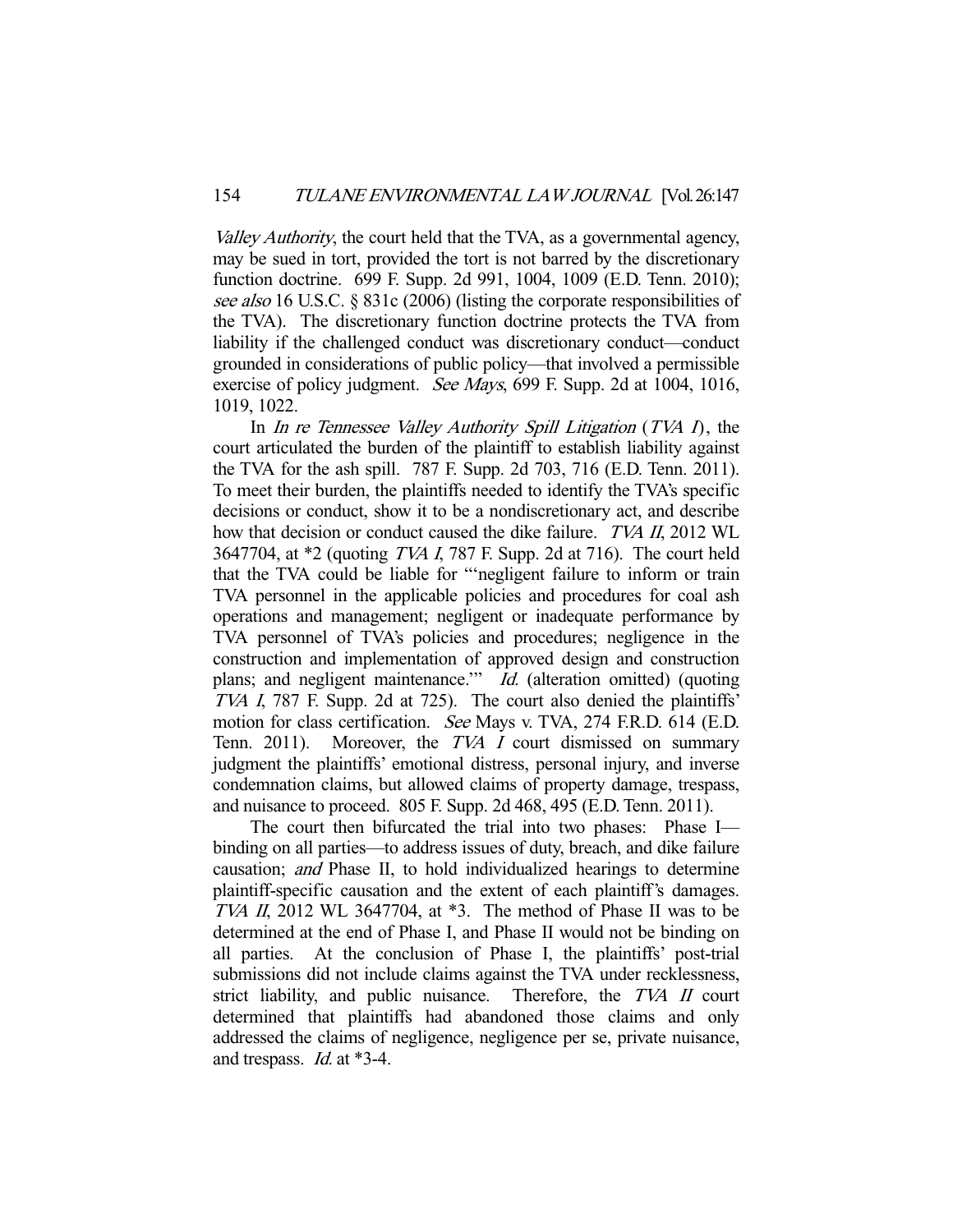#### B. The Court's Decision

The *TVA II* court considered two main issues: (1) whether the TVA was negligent in the construction, operation, and maintenance of the coal ash impoundment and (2) whether the TVA's negligent conduct, even if deemed negligent, was protected under the discretionary function doctrine. *Id.* at \*4-5.

 Plaintiffs' claims of negligence per se, based on violations of federal and Tennessee environmental laws, were dismissed for lack of cause. Id. at \*58-61. The court held that the federal Resource Conservation and Recovery Act and the Clean Water Act do not provide private causes of action for damages and dismissed those claims. Id. at \*59 (citing Ailor v. City of Maynardville, Tenn., 368 F.3d 587, 601 (6th Cir. 2004)). Similarly, the court also dismissed all claims predicated on the violation of state environmental laws, citing Ergon, Inc. v. Amoco Oil Co., 966 F. Supp. 577, 584-86 (W.D. Tenn. 1997), where the district court determined that such laws could not sustain private causes of action for the same reason. *TVA II*, 2012 WL 3647704, at  $*60-61$ .

 The court concluded that the ultimate failure of the dike was caused by the TVA's placement of the North Dike, design of the North Dike, decision to continue operating the plant as a wet coal ash facility, and the choice to continue to build up the coal ash stack. Id. at \*4. The court ruled that the TVA improperly constructed an initial dike, which in turn led to construction of the North Dike over unstable materials and conditions. The court found that the failure of the TVA to train its staff in its mandatory policies and procedures, in conjunction with the staff's negligent performance of such protocol, was nondiscretionary conduct that contributed to the dike's failure. Id. at \*5.

#### C. Legal Conclusions: Negligence

 The court first isolated the issue of causation—an element of common law negligence in Tennessee—as the pertinent threshold issue. Id. at \*32. It stated the three-prong test used to evaluate proximate cause: (1) the conduct must be a "substantial factor" in bringing about the harm, (2) there must be no policy or rule protecting the wrongdoer from liability, and (3) the harm must have been reasonably foreseeable or able to be anticipated by the average person. *Id.* at  $*33$  (citing McClenahan v. Cooley, 806 S.W.2d 767, 774 (Tenn. 1991)).

 The plaintiffs argued that multiple factors caused the dike failure, including the TVA's failure to follow its own design and construction when locating, configuring, and constructing Dike C and the North Dike;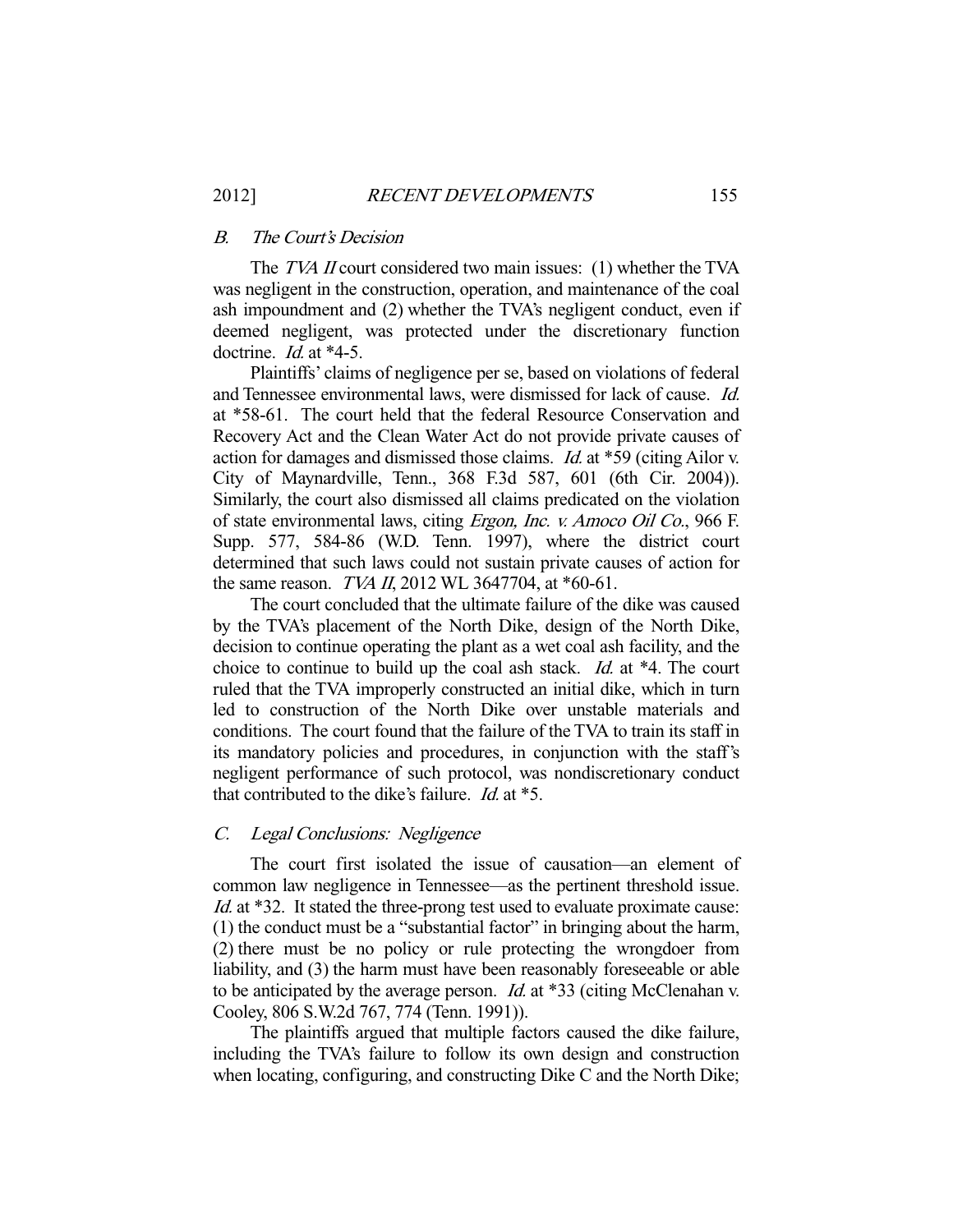the TVA's failure to apply recommended repairs and fixes; the TVA's failure to train its staff in applicable procedures; violation of Tennessee Department of Environment and Conservation (TDEC) permit requirements; negligent performance by TVA personnel of applicable policies; and the TVA's failure to properly maintain the Kingston plant. Plaintiffs claimed that these factors developed into increased water pressure and erosion in the North Dike, causing the failure. Id. at \*34. The TVA imprudently argued that failure of the dike was caused by slime layers specific to the area of the North Dike construction. Correspondingly, the court ruled:

[T]he factual causes of the failure of North Dike were TVA's negligent implementation of location and configuration decisions involving the location and configuration of perimeter Dike C and North Dike, conduct which placed North Dike over the Swan Pond slack water embayment, TVA's design of North Dike and the related structures at the KIF plant, TVA's decision to continue operating the KIF plant as a wet coal ash storage facility, and TVA's decision to continue building up the ash stack contained by North Dike.

 The court found that because the construction of Dike C and other dredge cells were not made according to the TVA's design and construction plans, the North Dike was constructed on top of previous wet coal ash, and in a location with unique conditions. *Id.* at \*35-36. The TVA's chosen location undermined the foundation of the North Dike. The court also held that the TVA's failure to train and inform TVA personnel in the appropriate policies and procedures for site management and the negligent performance of said employees "were also substantial contributing causes." *Id.* at \*34.

 After receiving a permit to operate a landfill from the TDEC, the TVA failed to comply with the permit's requirements, specifically, not to make physical alterations without seeking an amended permit. Id. at \*36. The TVA's continued dredging of the impoundment created slime layers around the North Dike. These slime layers were weaker than the dike construction, which in turn led to the dike breach. *Id.* at \*37. The court found by a preponderance of evidence that the landslide was initiated by a foundational failure, of which the location and configuration of the Dike were "a substantial cause and a necessary antecedent." Id. at \*38.

 The plaintiffs also argued that the TVA was negligent in its surface maintenance of the plant. *Id.* at \*40-41. The court found that the TVA inspectors "were negligent in noting, recording, and addressing" the safety conditions of the dikes in October of 2008. Id. at \*42. There were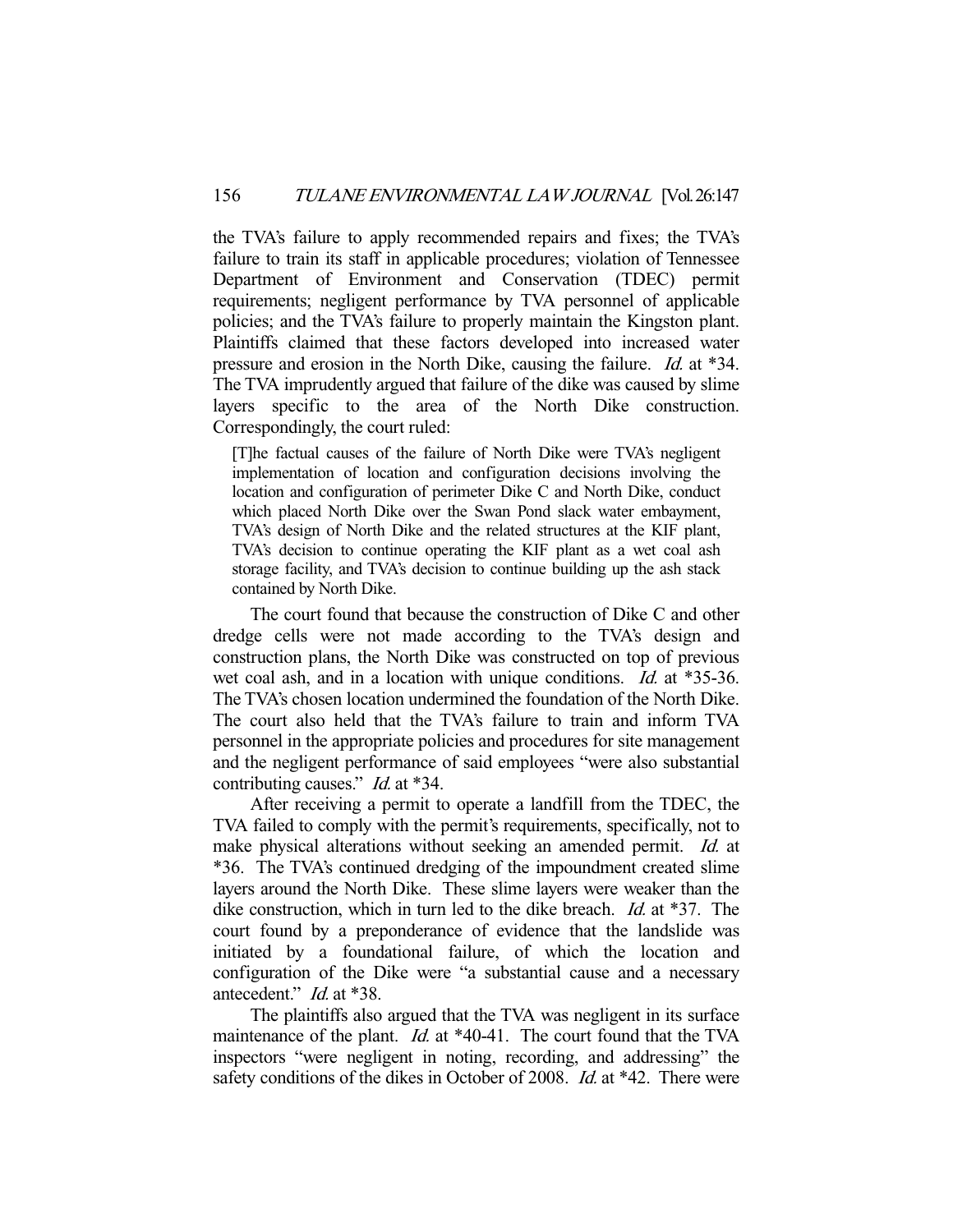no records or reports of any repairs, because the practice at the plant was not to report or record daily erosion repairs.

 The court also found that the TVA violated the "engineering standard of care and that it substantially contributed" to the incident. Id. at \*45. TVA personnel were not properly informed nor trained in the mandatory policies, procedures, and practices, and to the extent personnel were trained, the procedures were negligently performed. The court found "little evidence that TVA inspectors and personnel were aware that TVA had mandatory policies, procedures, and practices." Specifically, the evidence demonstrated that the October 2008 inspection was insufficiently short; the personnel were not provided, or aware of, any of the criteria, procedures, or rules for dike inspections; and the employees did not review any design drawings or permits. *Id.* at \*46-47. The court highlighted a finding in a report by a law firm retained to evaluate the TVA's coal ash disposal practices and facilities that "TVA 'engineers conducted annual inspections, but did not follow-up on the recommendations until the next annual inspection, often repeating the same recommendations year after year." *Id.* at \*48 (citation omitted).

 The TVA's groundwater level monitoring policies were also troubling to the court. Id. at  $*49$ . The court found that TVA management did not interpret any of the water level data or compare it to any models. Id. at \*49-50. However, the court found that the water level readings were within the historical range and that plaintiffs failed to show that the water levels in the North Dike would have continued to increase until the time of dam failure. *Id.* at \*44-45.

## D. Discretionary Function Doctrine

 The court held that "the discretionary function doctrine does not shield TVA from liability for TVA's negligent implementation of [the decision to locate the plant in the area and the design of the plant] and TVA's failure to construct" the dikes and cells in accordance with the TVA's plans, which resulted in the location of the North Dike in the geologically unique area it was constructed. Id. at \*52. Because "[n]egligent failure to follow design drawings and plans involves no discretionary function or duty," id. (citations omitted), the court concluded "that TVA's decision and conduct in locating North Dike . . . is not protected by the discretionary function doctrine." *Id.* at \*53.

 The TVA argued that the "hiring, training, and assignment of TVA employees" is protected by the discretionary function doctrine, relying on prior case law. The court agreed, but clarified that allegations of the TVA's actionable decisions included more than just hiring, training, and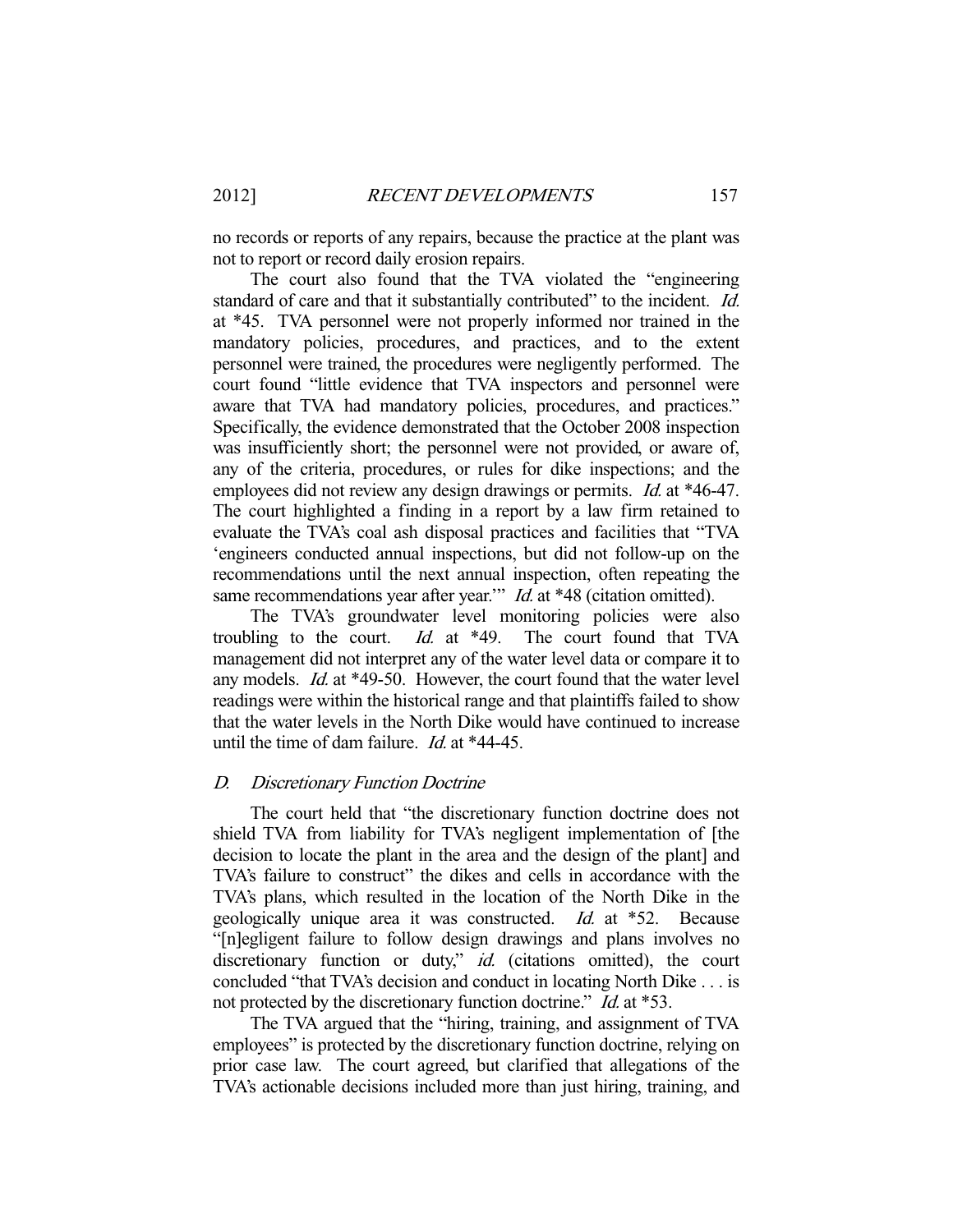assignment of employees. *Id.* at \*54. The court noted, "[N]egligent failure to perform a policy decision—such as a failure to provide information and training to employees and/or inspectors for carrying out pre-determined policies and procedures for coal ash operation and management—would not involve the same policy judgments as the actual creation of those policies and procedures." Id. (quoting TVA I, 787 F. Supp. 2d at 718 (additional citation omitted) (internal quotation marks omitted). But the court determined that the plaintiffs' arguments regarding the scope and substance of the TVA's policies were barred by the discretionary function doctrine. Id. at \*56. Finally, the court concluded, with regard to inspections, that the TVA's violation of the engineering standard of care was not protected by the discretionary function doctrine.

# E. Conclusion

 The TVA has already purchased over 180 affected properties and settled more than 200 claims stemming from the catastrophic spill. James B. Kelleher, 2008 Tennessee Coal Ash Spill: Judge Rules Against Tennessee Valley Authority, HUFFINGTON POST (Aug. 23, 2012), http://www.huffingtonpost.com/2012/08/24/2008-tennessee-coal-ashspill\_n\_1826490.html. It has also donated \$43 million to the Roane County Economic Development Foundation so the affected area can rebuild.

 Upon Phase II, the TVA will be liable to any plaintiff who can prove the elements of negligence, trespass, or private nuisance. TVA II, 2012 WL 3647704, at \*62. By reducing the potential claims that could be brought against TVA in a binding Phase I trial, yet still allowing recovery with individualized cases not settled, the Honorable Judge Thomas Varlan preserved judicial economy and clarified the role of governmental accountability in disasters, while still giving each plaintiff his day in court.

David Hynes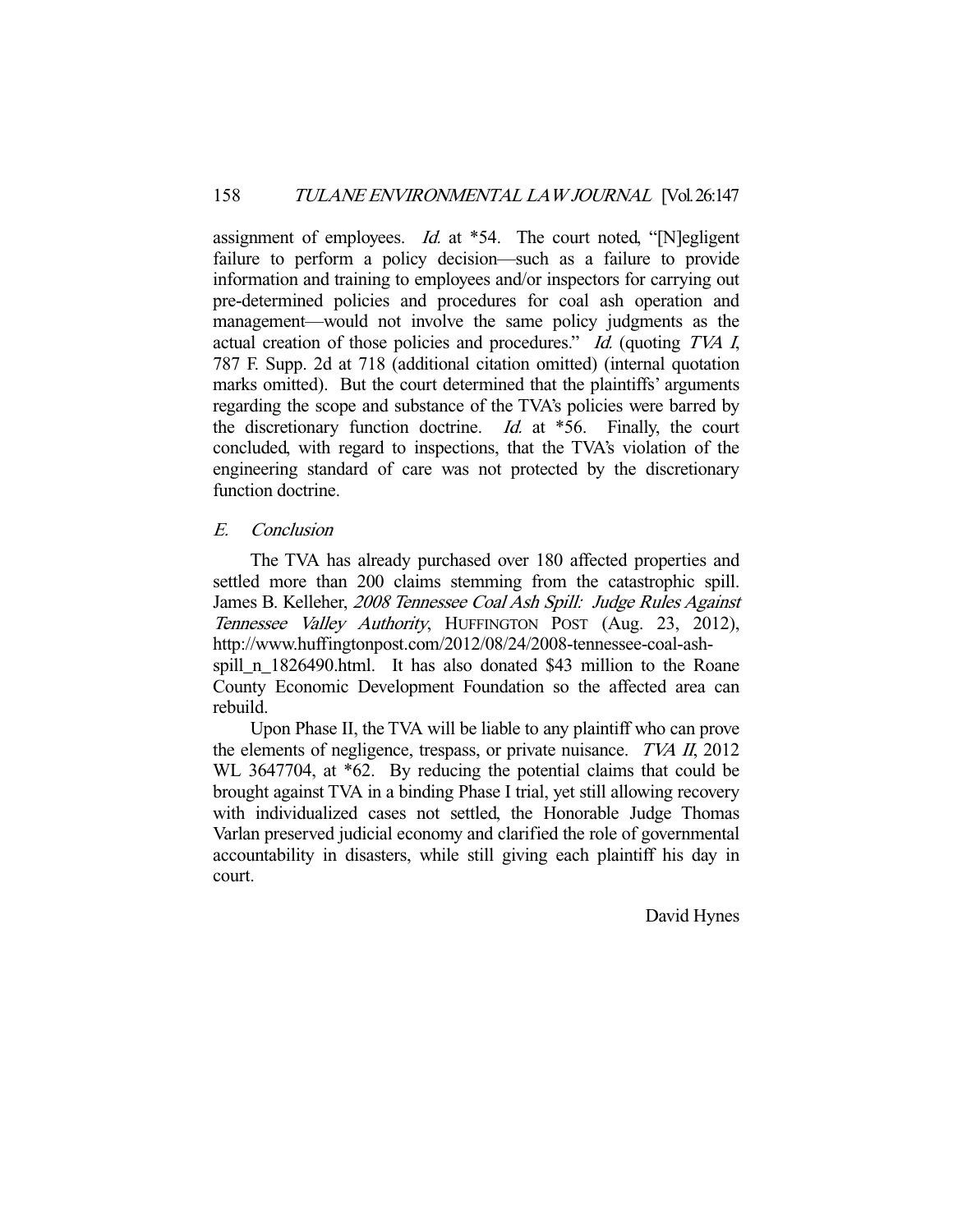## III. LEGISLATIVE ACTION—USE OF ALTERNATIVE FUELS BY THE MILITARY

#### House Bill 4310 and Senate Bill 3254

#### A. Introduction

 In February 2012, President Obama submitted his proposed budget to Congress and officially started the process of financing the federal government for the next fiscal year. Along the way, as the budgets for the federal agencies that collectively oversee the nation's environmental regulations are reviewed and approved, a host of environmental programs will be addressed. Because changes to any of them could have a significant impact on the environment, it is not surprising that the environmental community is engaged in the process. Yet the budget may end up affecting the environment the most in an area many environmentalists would least suspect, and recent developments in defense appropriations warrant their attention.

 For a host of reasons, the military has accelerated its efforts in recent years to increase its use of alternative sources of energy. As the federal government's single largest consumer of energy, the United States Department of Defense (DoD or Department) on its own is capable of having a significant effect on greenhouse gas (GHG) emissions. See DEF. SCIENCE BD., U.S. DEP'T OF DEF., REPORT OF THE DEFENSE SCIENCE BOARD TASK FORCE ON DOD ENERGY STRATEGY: MORE FIGHT-LESS FUEL 11 (2008). But even more promising is the military's proven track record of advancing technological innovation. In its effort towards diversifying its own energy supply, the DoD can serve as a developer, demonstrator, and purchaser of clean energy technologies, which can help coordinate research, increase the knowledge base, drive markets, and yield new technologies. MATT HOURIHAN & MATTHEW STEPP, LEAN, MEAN AND CLEAN: ENERGY INNOVATION AND THE DEPARTMENT OF DEFENSE 7 (2011). All of this, of course, costs money, and the military's role in advancing alternative fuel sources is dependent on congressional appropriations. And though the budget process is still ongoing, both the House of Representatives and the Senate Armed Services Committee have passed measures that would rein in military investment in alternative energy sources. Should they become law, the biofuel industry would lose an important part of its market and face a potential setback in its growth.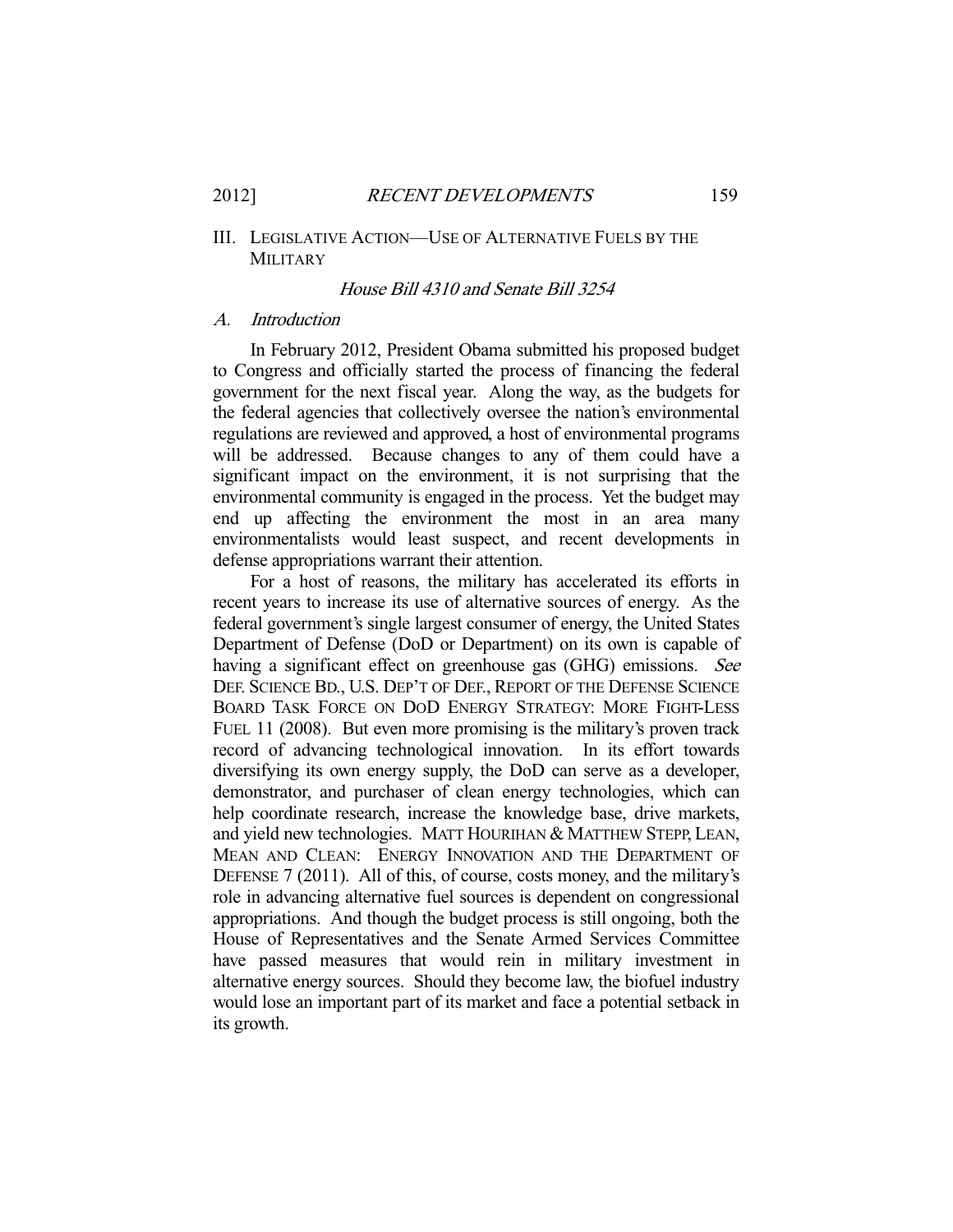## B. Background

 Our climate is changing, caused in part by the burning of fossil fuels, and if left unmitigated, the impacts are "likely to exceed the capacity of natural, managed and human systems to adapt." INTERGOVERNMENTAL PANEL ON CLIMATE CHANGE (IPCC), CLIMATE CHANGE 2007: SYNTHESIS REPORT 37, 65 (2007) (emphasis omitted); see also P.H. Gleick et al., Climate Change and the Integrity of Science, 328 SCIENCE 689, 689 (2010) (affirming the mainstream scientific conclusions about climate change, among them that "[t]he planet is warming due to increased concentrations of heat-trapping gases in our atmosphere" and that most of this increase can be attributed to human activities, especially the burning of fossil fuels and deforestation). Yet, as of this writing, Congress has failed to enact comprehensive legislation to address climate change. See Lieberman-Warner Climate Security Act of 2007, S. 2191, 110th Cong. (2007) (proposing a cap and trade bill that would set limits on carbon emissions and establish a carbon-trade market that was not enacted); American Clean Energy and Security Act of 2009, H.R. 2454, 111th Cong (2009) (proposing a cap and trade bill that was passed by the House of Representatives but was never voted on by the Senate); Clean Energy Jobs and American Power Act, S. 1733, 111th Cong. (2009) (proposing a cap and trade bill that was not enacted). But while serious efforts to mitigate climate change and transform the nation's energy use have been thwarted in Congress by politics and economics, another American institution has aggressively, though indirectly, taken up the cause: the United States Military.

 Though the DoD has recognized climate change as a national security issue, see U.S. DEP'T OF DEF., QUADRENNIAL DEFENSE REVIEW REPORT 85 (2010), mitigating the effects of climate change has not been the motivation for the department's increased interest in alternative fuel sources. Instead, many of the military's energy innovations and initiatives that have great potential to "combat" climate change arose from the lessons it learned in the last decade of actual combat. The wars in Iraq and Afghanistan have highlighted the true costs the military pays for energy, in terms both of price and of strategic, operational, and tactical consequences. In 2010, U.S. military operations required five billion gallons of fuel at a cost of \$13.2 billion, a 225% increase from the cost in 1997. DEP'T OF DEF., ENERGY FOR THE WARFIGHTER: OPERATIONAL ENERGY STRATEGY 1, 4 (2011). Last year, the Department consumed 116.8 million barrels of fuel at a cost of \$17.2 billion. U.S. DEP'T OF DEF., ENERGY INVESTMENTS FOR MILITARY OPERATIONS: FOR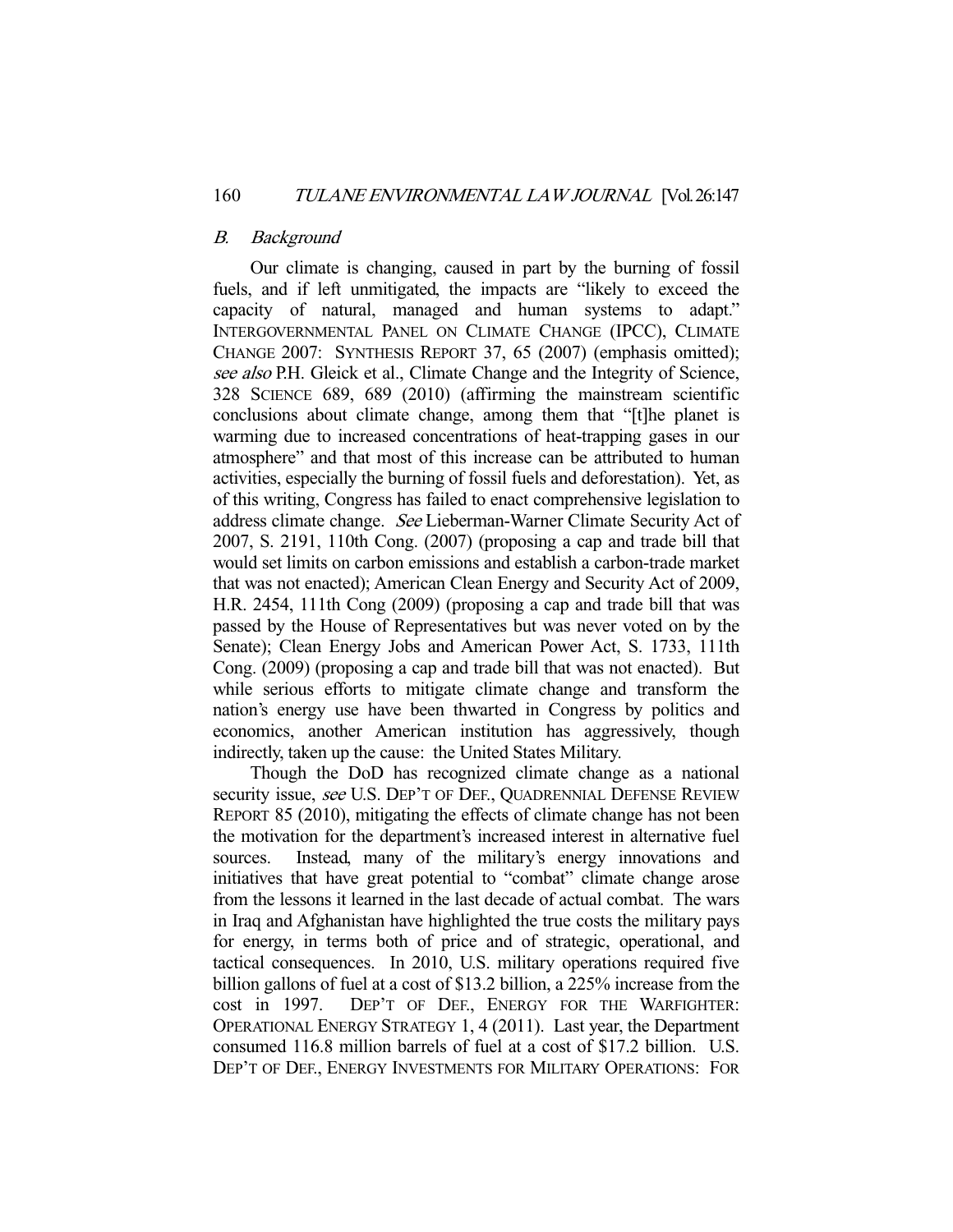FY 2013, at 3 (2012). Given the volatile nature of the oil market, these types of expenditures are hard to predict and accurately budget for. For example, a ten-dollar increase in the cost of oil per barrel equates to a \$1.3 billion increase to DoD's fuel costs. CNA, POWERING AMERICA'S DEFENSE: ENERGY AND THE RISKS TO NATIONAL SECURITY 11 (2009) (citing Hearing Before the Subcomms. on Terrorism, Unconventional Threats & Capabilities & Readiness of the H. Armed Services Comm., 109th Cong. (2006) (statement of John Young and Philip Grone)). Additionally—and far more unfortunately—these costs may also include a human toll. From 2003 to 2007, more than 3000 soldiers and contractors were wounded or killed in action from attacks on fuel and water convoys. See ARMY ENVTL. POLICY INST., SUSTAIN THE MISSION PROJECT: CASUALTY FACTORS FOR FUEL AND WATER RESUPPLY CONVOYS FINAL TECHNICAL REPORT 3 (2009). According to the report, the Army can expect one casualty for every twenty-four fuel convoys in Afghanistan. Id. at i. The Pentagon simply realized that these costs were too high and that investing in alternative sources, along with increasing efficiency, could reduce them.

 In 2011, the Department began to address this issue when it released a comprehensive strategy to guide its operational use of energy resources. Recognizing the increased risks and costs a continued reliance on petroleum would present to the armed forces and the disconnect between the DoD's current energy consumption and the nation's security interests, the strategy outlines how the Department will transform its use of energy. U.S. DEP'T OF DEF., ENERGY FOR THE WARFIGHTER: OPERATIONAL ENERGY STRATEGY 1 (2011). One of the specific measures provided is to expand energy supply through diversifying sources, giving the military "more options" with "less risk." By developing and deploying alternative sources of fuel, the military can decrease its dependence on petroleum, increase operational readiness, stabilize costs, and be better positioned to further the nation's interests. Other benefits however, such as contributing to the national goals of reducing reliance on fossil fuels, cutting GHG emissions and stimulating civilian sector innovation, can all directly aid in mitigating the effects of climate change. A clear example of this strategy in action can be seen in the United States Navy's increased interest in biofuels.

## C. United States Navy's Recent Actions

 As part of its effort to decrease reliance on foreign oil, the Navy plans to deploy a Carrier Strike Group composed of ships and aircraft powered solely by alternative sources of energy by 2016. Great Green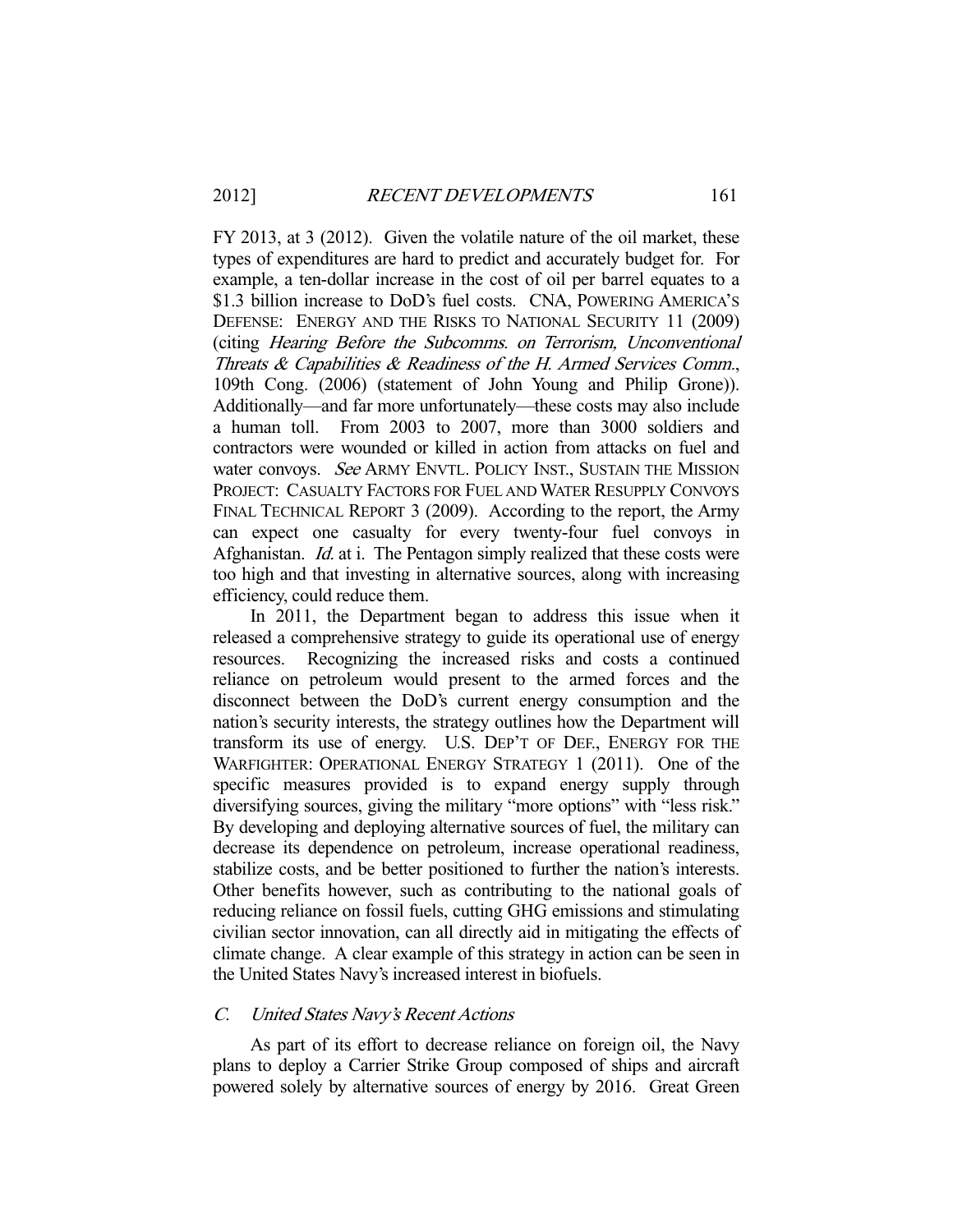Fleet, ENERGY, ENVIRONMENT, & CLIMATE CHANGE, U.S. NAVY, http://greenfleet.dodlive.mil/energy/great-green-fleet (last visited Oct. 17, 2012). To move this vision of a "Great Green Fleet" towards a reality, the Navy recently spent \$12 million on 450,000 gallons of advanced biofuel to evaluate its operational performance during a multinational maritime exercise. Though expensive at \$26 per gallon, the Navy successfully demonstrated that these fuel sources can serve as "drop-in" replacements for conventional ship and aviation fuels.

 To help bring down costs, the Navy is increasing its efforts to promote growth in the U.S. biofuel industry. One such effort is the Advanced Drop-In Biofuel Production project, a joint venture between the Navy and the Departments of Energy and Agriculture, which provides federal dollars to match private investment in the construction and retrofitting of commercial-scale biofuel refineries. According to the DoD, "These plants will have the capability to produce ready, drop-in replacement advanced biofuels meeting military specification at a price competitive with petroleum in geographically diverse locations for ready market access . . . ." DEP'T OF DEF., ENERGY INVESTMENTS FOR MILITARY OPERATIONS: FOR FISCAL YEAR 2013, at 44 (2012).

 These initiatives demonstrate the Navy's commitment to alternative fuel sources and present a cross-section of the energy reforms taking place throughout the military. They also need to be funded. The Navy has budgeted \$11.1 million for Fiscal Year 2013 to promote the development and use of alternative fuels. *Id.* at 27. To support the Great Green Fleet initiative, the Navy has budgeted \$70 million over the next five years for the procurement of alternative fuels for future demonstrations. In addition, the DoD has budgeted \$90 million for its Defense Production Act (DPA) Title III program, \$70 million of which is to be allocated for the Advanced Drop-In Biofuel Production project. Id. at 44. These budget items, however, are only requests and are subject to the budget process. Like all appropriations, they must be authorized by Congress.

## D. Recent Congressional Action

 In June 2012, the House of Representatives passed its bill authorizing defense appropriations for Fiscal Year 2013. One of its many provisions addresses the DoD's expanding use of alternative fuels and placed limits on their procurement. Specifically, House Bill 4310 prohibits "the production or purchase of any alternative fuel if the cost . . . exceeds the cost of producing or purchasing a traditional fossil fuel that would be used for the same purpose as the alternative fuel."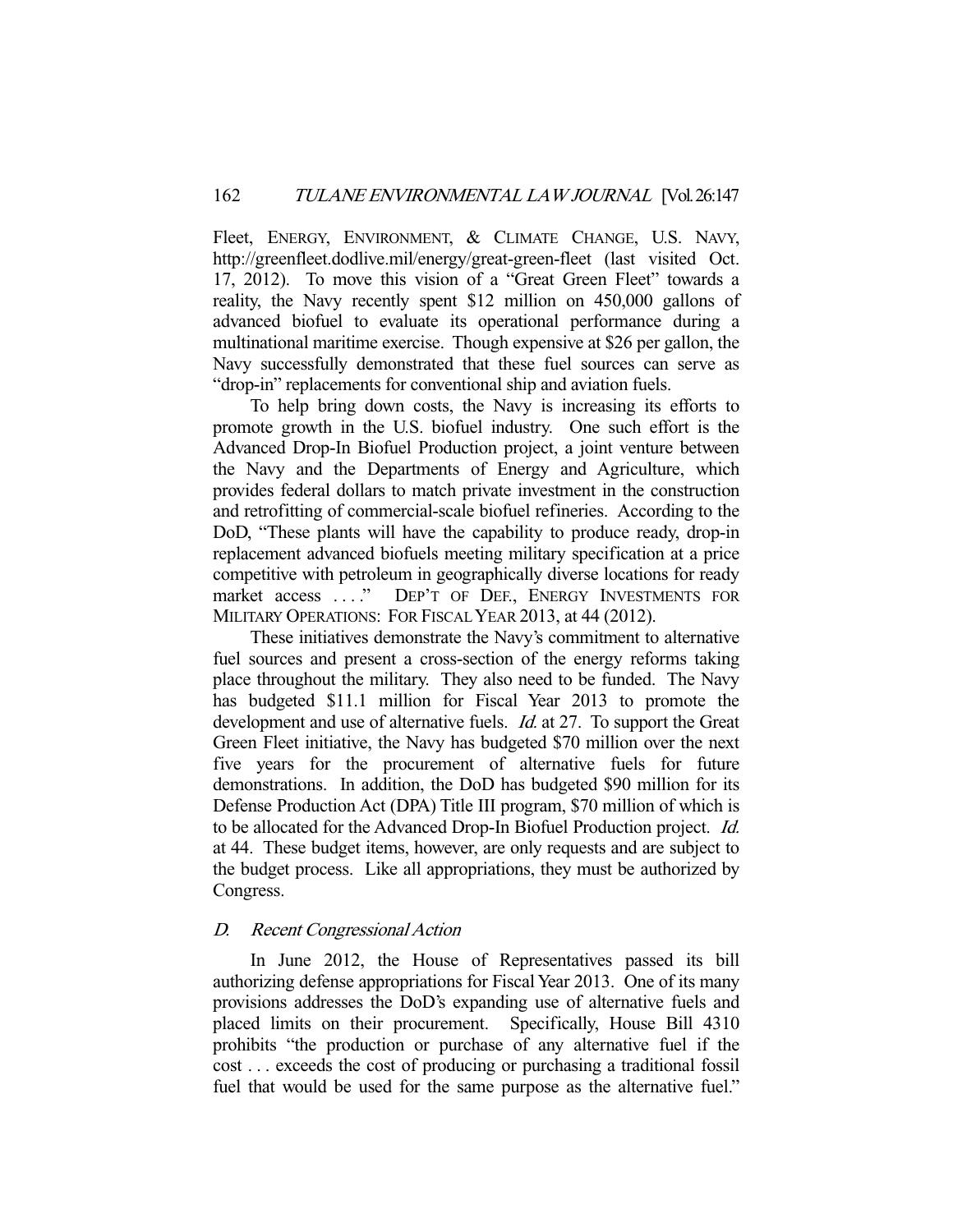H.R. 4310, 112th Cong. § 314(a) (2012). After sending the bill to the Senate for markup, the Senate Armed Services Committee agreed with the limitation and specifically addressed the Navy's Great Green Fleet demonstration. "[G]iven the pressure placed on current and future defense budgets," the committee expressed its concern "about the use of operation and maintenance funds to pay significantly higher costs for biofuels" used for research and development. S. REP. NO. 112-173, at 80 (2012). Accordingly, the committee added language that would only authorize expenditures for alternative fuel purchases for testing purposes. Moreover, in apparent response to the Navy's pledged investment in the biofuels industry, the Senate Armed Services Committee recommended a new provision to "prohibit the Department of Defense from entering into a contract to plan, design, or construct a biofuel refinery or any other facility or infrastructure used to refine biofuels," unless Congress explicitly permits otherwise. Id. at 277. In close votes, both provisions made it out of committee but the full Senate is not expected to vote on its version of the Defense Authorization Act, S. 3254, until November. Id. at 474.

#### E. Analysis

 Congress's recent actions could have significant implications for the biofuel industry. To be clear, neither the House nor the Senate Armed Services Committee are suggesting an outright prohibition on military purchases of biofuel. But the language offered by both would curtail the DoD's ability to make such purchases on a large scale. By limiting procurement to only research and development purposes, the military will no doubt have fewer funds available for alternative fuel sources. In effect, this provision denies the biofuel industry the full buying power of the military procurement process and the associated benefits that it would provide. Moreover, if the Senate Armed Services Committee's recommendations regarding biofuel refineries are approved by the Senate at large and become law, the Navy would need explicit approval from Congress to go forward with its Advanced Drop-In Biofuel Production project. Of course, Congress may give the Navy its blessing in the future. And, of course, it may not. What remains is a level of uncertainty.

Consider, for example, Senator McCain's view that

defense funds should not be used to invigorate a commercial industry that cannot provide an affordable product without heavy government subsidies. This is not a core defense need and should be left to the Department of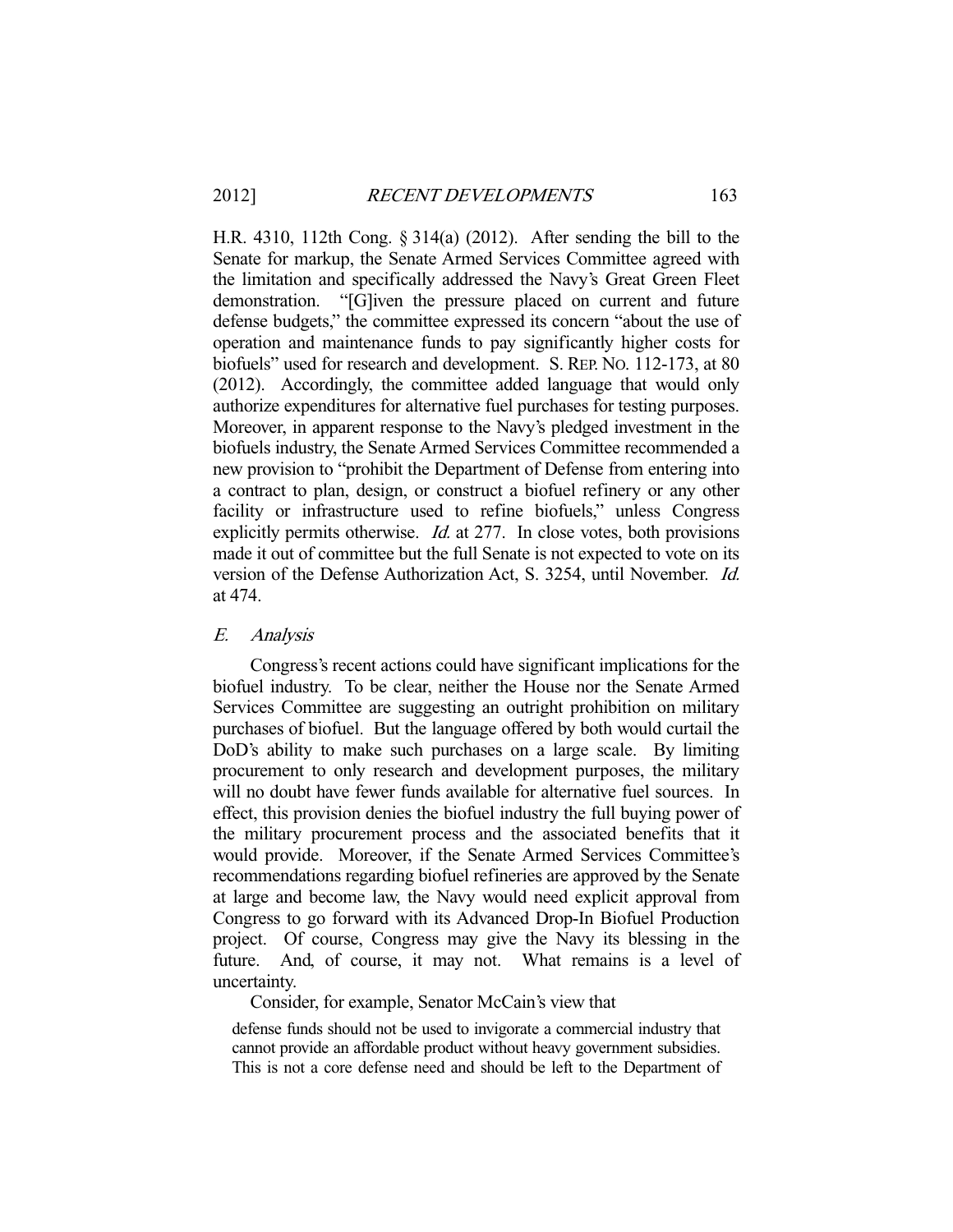Energy, which received over \$4 billion last year for energy research and development and related programs, or to the private sector to take the lead.

Id. at 479-80. Putting aside for a moment the fact that the Navy's biofuel project is part of a larger effort made in concert with the Department of Energy and the private sector, the biofuel industry is not likely to attract private investment without a firm expectation of a buyer in the market. Consider also that the Renewable Fuel Standards volumetric mandates, which are controlled by Congress and require a minimum volume of renewable fuel production each year, excludes jet fuel, further reducing the incentives for the private sector to produce more alternatives. U.S. DEP'T OF DEF., OPPORTUNITIES FOR DOD USE OF ALTERNATIVE AND RENEWABLE FUELS, at iv (2011). In one breath, Congress is telling the military it cannot buy alternative fuels until private sector development makes them cost comparable to traditional petroleum. In the next breath, Congress is denying the military the opportunity to provide the incentives to the private sector that can make them more comparable.

F. Conclusion

 Congress is right to be concerned about tightening budgets and limited resources, and it should certainly exercise its discretion over military spending. But it should not ignore the price of the status quo. At \$26 a gallon, biofuel is certainly not cheap. The military, however, has identified some ways to make it cheaper. If successful, these efforts could not only lead to a Great Green Fleet but to commercial scale production, decreased petroleum consumption, and fewer GHG emissions. But success will be less likely if Congress limits defense spending on alternative fuels. As the budget process moves towards completion, the defense community is watching Congress and waiting to see what the final National Defense Authorization Act contains. With so much at stake for alternative fuel sources, the environmental community may want to focus its attention there as well.

Rick Eisenstat

## IV. GLOBAL WARMING—PUBLIC NUISANCE CLAIMS

# Native Village of Kivalina v. ExxonMobil Corp., 696 F.3d 849 (9th Cir. 2012)

 On September 21, 2012, the United States Court of Appeals for the Ninth Circuit affirmed the lower court's dismissal in Native Village of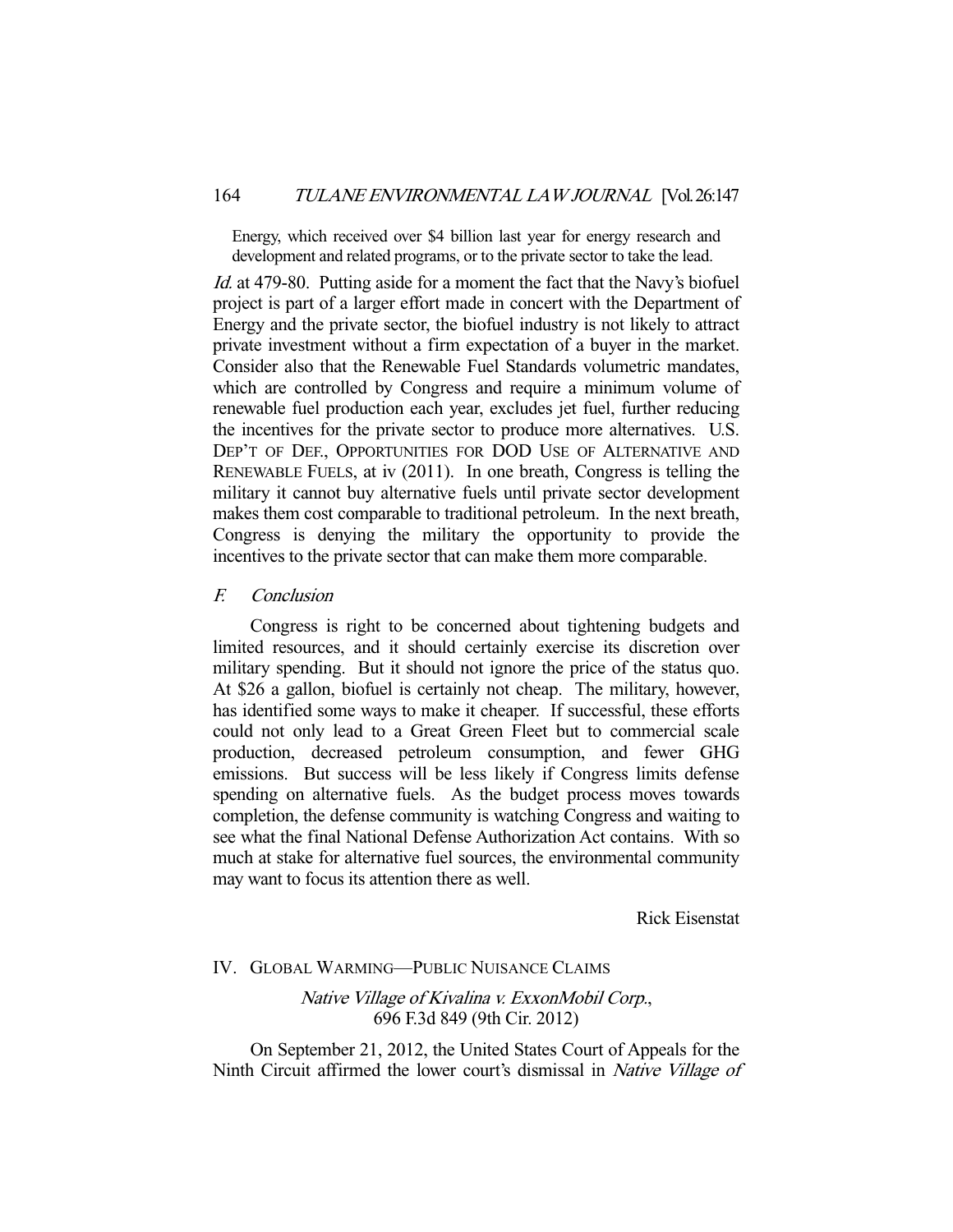Kivalina v. Exxonmobil Corp. (Kivalina II), 696 F.3d 849 (9th Cir. 2012). The suit was brought by a tribe of Native Alaskans against twenty-two oil, energy, and utility companies for damages resulting from global warming. *Id.* at 853  $\&$  n.1. The Ninth Circuit's decision dashed the hope of many that the federal common law public nuisance cause of action might still be used to sue greenhouse gas emitters for monetary damages, even after American Electric Power Co. v. Connecticut (AEP), 131 S. Ct. 2527, 2532 (2011), rejected public nuisance claims under federal common law where the plaintiffs sought injunctive relief against greenhouse gas emissions.

#### A. Factual and Procedural Background

 The Native Village of Kivalina is a 400-member tribe of Inupiat Native Alaskans who live on the tip of a barrier reef, seventy miles above the Arctic Circle. Kivalina II, 696 F.3d at 853. The tribe's incorporated city, Kiva, was also named as a plaintiff. The plaintiffs claimed they were being forced to relocate their village because of the effects of climate change, specifically, the decrease in sea ice formation along the coastline of their reef. This sea ice has long protected the village from erosion due to storms, but in recent years, as the ice has begun to decrease in amount and to attach to the coastline later and break up earlier, sea storms have threatened to wipe out the village. The plaintiffs attribute the decrease in sea ice to the rising temperature of the planet, which causes seawater to rise and melt ice caps and glaciers. Id. at 853-54. The tribe claimed that the defendants, as substantial contributors to global warming, caused the loss of their public right to use and enjoy their property, *id.* at 854, and that it would cost \$95 to \$400 million to relocate their village. Native Village of Kivalina v. ExxonMobil Corp. (Kivalina I), 663 F. Supp. 2d 863, 869 (N.D. Cal. 2009). The plaintiffs also alleged that the defendants "act[ed] in concert to create, contribute to, and maintain global warming and . . . conspir[ed] to mislead the public about the science of global warming." *Kivalina II*, 696 F.3d at 854. Because the success of these claims was dependent on the success of the public nuisance claims, the court dismissed them, too, without discussing their merits. Id. at 858.

 The United States District Court for the Northern District of California agreed with the *Kivalina* defendants both that the case raised a nonjusticiable political question and that the tribe and the city lacked standing; it therefore granted the defendants' motion to dismiss for lack of subject-matter jurisdiction. Kivalina I, 663 F. Supp. 2d at 883. In ruling on the first issue, the district court reasoned that there were no judicially discoverable and manageable standards that would enable it to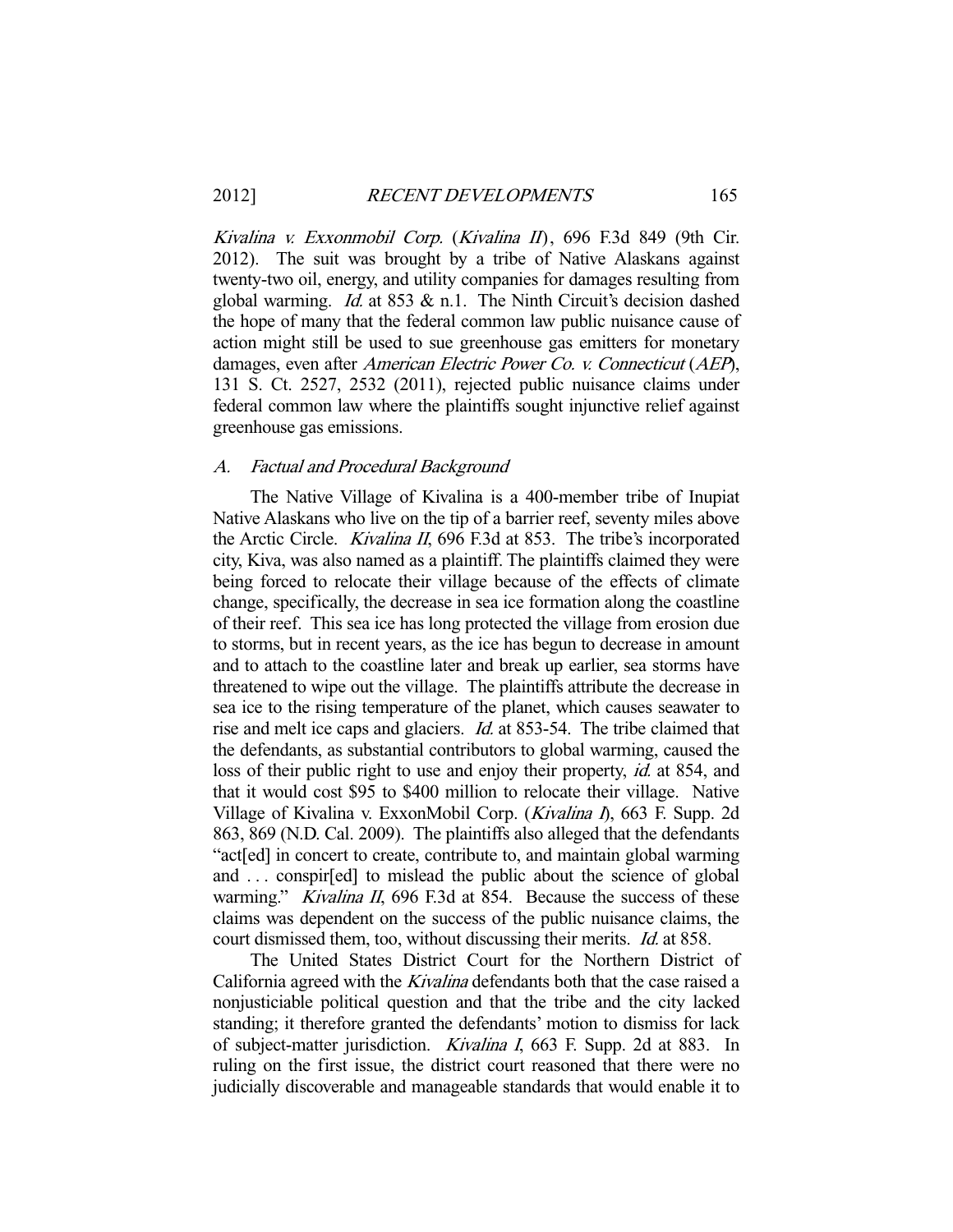render a ruling that was "principled, rational, and based upon reasoned distinctions." Id. at 874-75 (quoting Alperin v. Vatican Bank, 410 F.3d 532, 552 (9th Cir. 2005) (internal quotation marks omitted)). The court explained that in order to determine whether the defendants' emissions constituted an objectively unreasonable interference with the plaintiffs' rights, it would have to undertake an assessment of the costs and benefits of various forms of energy production. It reasoned further that the case would require it to make an "initial policy determination of a kind clearly for nonjudicial discretion," because it would have to determine acceptable levels of emissions and the question of who should bear the cost of global warming. Id. at 876-77 (quoting Baker v. Carr, 369 U.S. 186, 217 (1962) (internal quotation mark omitted)).

 On the issue of standing, the district court reasoned that the tribe could not show a "substantial likelihood" that the defendants' conduct caused its injuries, that the "seed" of its injury could be traced to the defendants, or that it was within close enough geographic proximity to the discharges of greenhouse gases. Kivalina II, 696 F.3d at 854 (citing Kivalina I, 663 F. Supp. 2d at 878-82).

## B. The Court's Decision

As the Supreme Court did in *AEP*, the Ninth Circuit, in an opinion written by Circuit Judge Sidney R. Thomas, based its resolution of the appeal not on the political-question or standing issues, but rather on the "arcane and rarely invoked" theory of displacement. R. Trent Taylor, The Death of Environmental Common Law?: The Ninth Circuit's Decision in Native Village of Kivalina v. ExxonMobil Corp., MONDAQ (Oct. 8, 2012), http://www.mondaq.com/unitedstates/x/200182/Environmental+ Law/The+Death+Of+Environmental+Common+Law+The+Ninth+Circu its+Decision+In+Native+Village+Of+Kivalina+v+ExxonMobil+Corp. The legal phenomenon of displacement occurs when a federal statute "speak[s] directly to [the] question at issue" and thereby "displaces" a cause of action under federal common law. Kivalina II, 696 F.3d at 856 (alterations in original) (quoting Am. Elec. Power Co. v. Connecticut (AEP), 131 S. Ct. 2527, 2537 (2011) (internal quotation mark omitted)). One question left open by AEP was whether the Clean Air Act displaces federal common law suits that ask for damages rather than injunctive relief. In *Kivalina II*, the Ninth Circuit answered this question in the affirmative by briefly referencing Exxon Shipping Co. v. Baker, 554 U.S. 471, 484 (2008), and Middlesex County Sewerage Authority v. National Sea Clammers Ass'n, 453 U.S. 1, 4 (1981). Kivalina II, 696 F.3d at 857. It found that these cases "instruct[] that the type of remedy asserted is not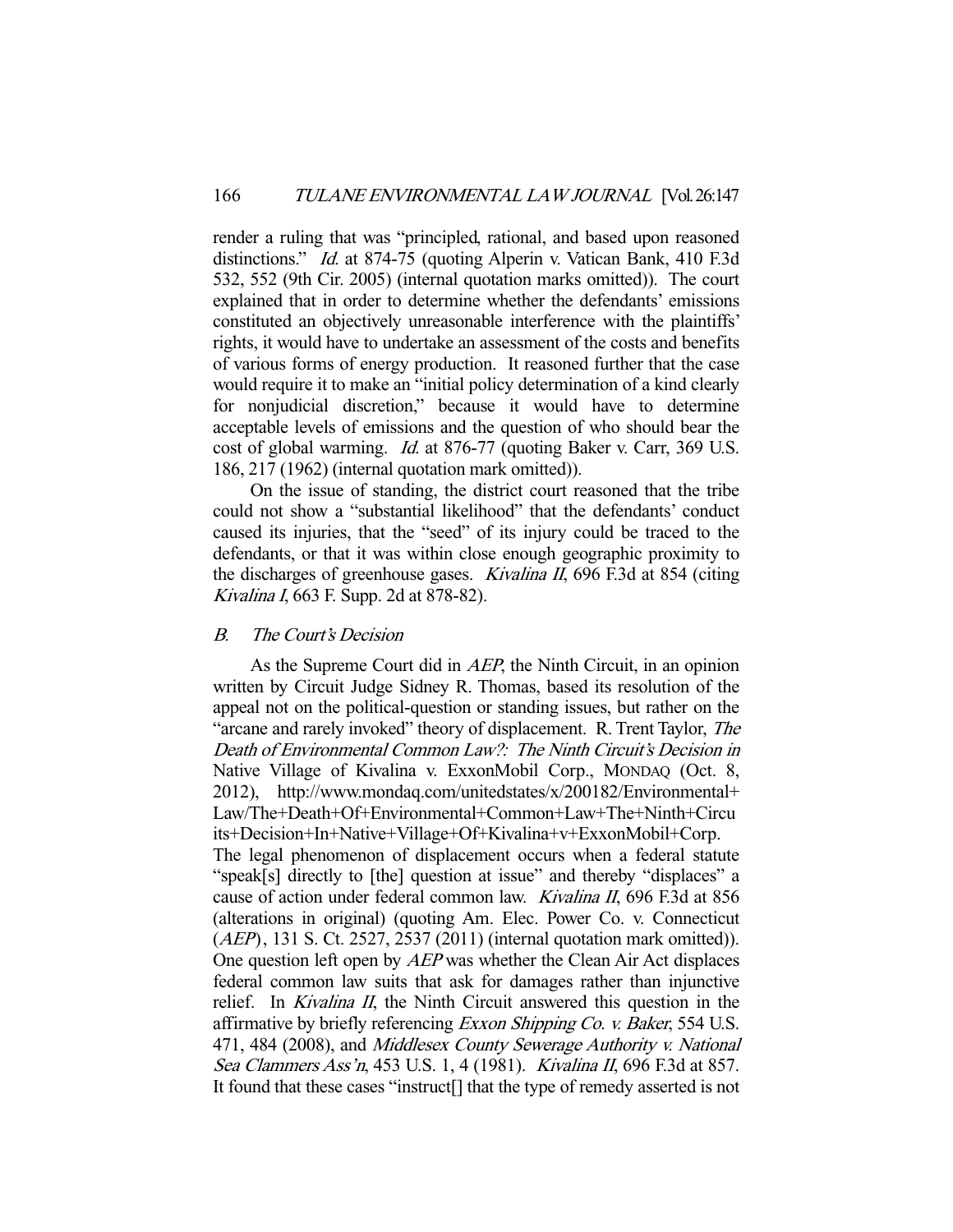relevant to the applicability of the doctrine of displacement." Because it therefore viewed AEP as standing on all fours with Kivalina, the circuit court followed AEP's holding that "Congress has directly addressed the issue of domestic greenhouse gas emissions from stationary sources [in the Clean Air Act] and has therefore displaced federal common law." Id. at 856 (citing AEP, 131 S. Ct. at 2530, 2537).

 In a lengthy concurrence, Judge Philip M. Pro, District Judge for the United States District of Nevada sitting by designation, explored the Supreme Court precedent on the theory of displacement much more deeply than did Judge Thomas. *Id.* at 858-69 (Pro, J., concurring). Judge Pro agreed that *Middlesex* stands for the rule that "where a federal common law nuisance claim for injunctive relief is displaced, a federal common law nuisance claim for damages . . . likewise is displaced." Id. at 862. But whereas Judge Thomas also supported his opinion with Exxon Shipping by lifting one sentence from the Court's opinion in that case—where the Court noted that it had "rejected similar attempts to sever remedies from their causes of action," id. at 857 (quoting Exxon Shipping, 554 U.S. at 489 (internal quotation marks omitted))—Judge Pro acknowledged that *Exxon Shipping* actually supported the Village of Kivalina's position on the displacement issue. Id. at 862-63 (Pro, J., concurring).

In *Exxon Shipping*, a case arising out of the EXXON VALDEZ oil spill, the Court upheld an award of punitive damages under federal maritime common law, despite the defendants' argument that the Clean Water Act's penalty provisions had displaced such a remedy. Id. at 862 (citing Exxon Shipping, 554 U.S. at 488-89). The Supreme Court wrote the sentence that Judge Thomas cited in response to the defendants' attempt to distinguish compensatory damages under federal maritime common law, to which it had stipulated, from punitive damages under the same law, which it contested. *Id.* at 863. The Court did not write it "in the context of examining whether one form of damages[, a monetary award,] ought to be severed from another form of damages[, injunctive relief]." In the end, however, Judge Pro concluded that, notwithstanding Exxon Shipping, Supreme Court precedent taken as a whole endorses the position that if federal common law has been displaced, it is displaced as to both injunctive and monetary relief. Id. at 865-66 (citing City of Milwaukee v. Illinois, 451 U.S. 304 (1981); Middlesex Cnty. Sewerage Auth. v. Nat'l Sea Clammers Ass'n, 453 U.S. 1 (1981); Am. Elec. Power Co. v. Connecticut (AEP), 131 S. Ct. 2527 (2011)).

 Judge Pro also addressed the issue of standing, which the majority opinion did not reach. He agreed with the district court that the tribe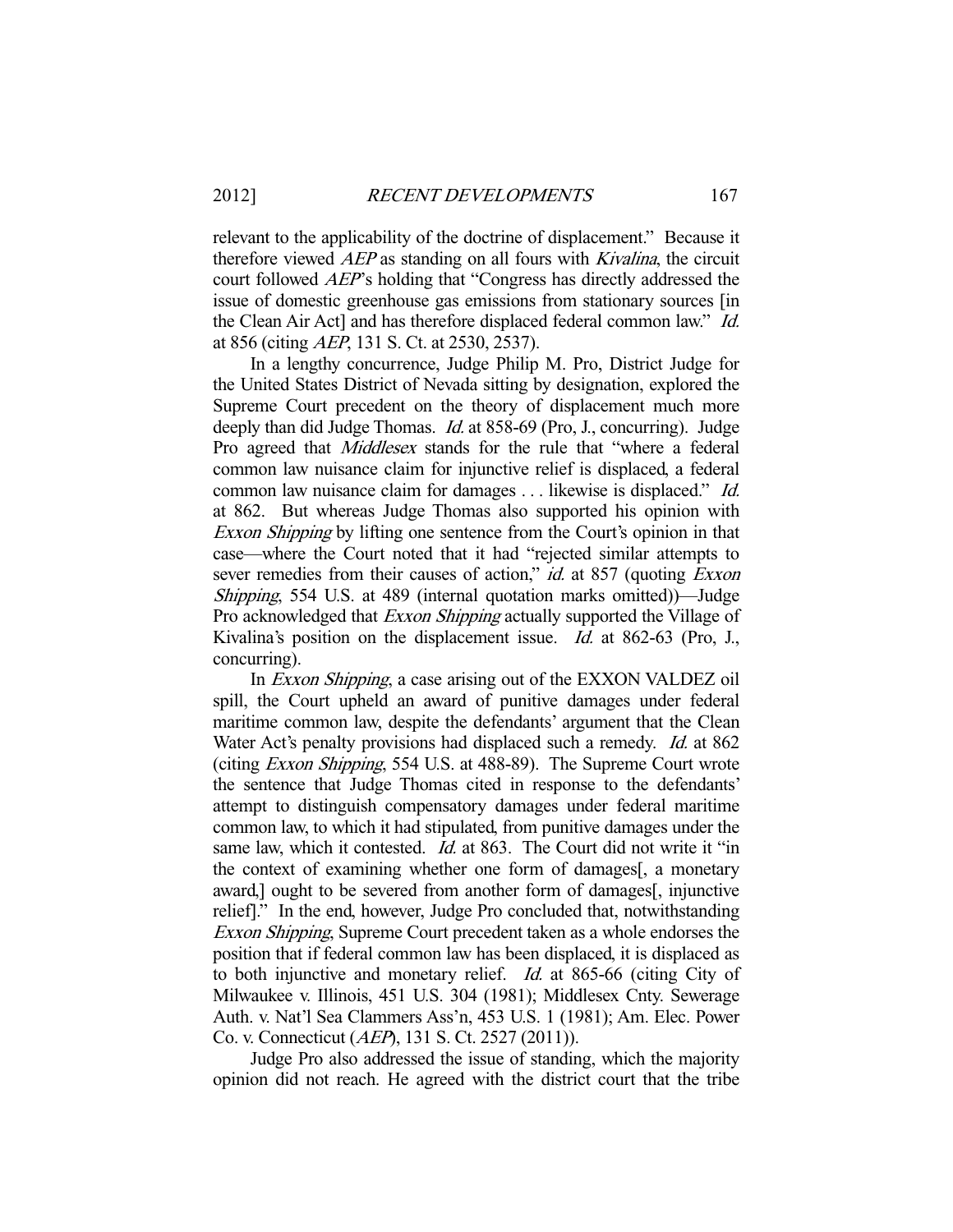lacked standing because it did not allege facts showing that its injuries were traceable to the defendants. *Id.* at 868. Judge Pro distinguished the plaintiffs from Massachusetts in Massachusetts v. EPA, in which the Supreme Court concluded that the state had special standing to seek judicial relief on behalf of its citizens. Id. at 869 (distinguishing 549 U.S. 497, 516-20 (2007)). In his view, the court should not countenance a suit by a private plaintiff who arbitrarily singles out certain greenhouse gas emitters from among "all the greenhouse gas emitters throughout history" to hold liable for potentially enormous damages. *Id.* at 868-69.

# C. Analysis

 It is likely that other federal circuits will follow the Ninth Circuit's ruling that the federal common law is unavailable to plaintiffs seeking monetary damages for greenhouse gas emissions. However, such plaintiffs may have a last but perhaps feeble hope in state tort law. Several state courts have recently dismissed suits for injunctive relief on the basis of the political question doctrine. Dustin Till, Climate Change Lawsuits Get Chilly Reception, MARTEN L. (June 19, 2012), http://www. martenlaw.com/newsletter/20120619-climate-change-lawsuits (citing Chernaik v. Kitzhaber, No. 16-11-09273 (Or. Cir. Ct. Apr. 5, 2012); Kanuk v. Alaska Dep't of Natural Res., No. 3AN-11-0747CI (Alaska Super. Ct. Mar. 16, 2012); Stivak v. Washington, 11-2-16008-4 SEA (Wash. Super. Ct. Feb. 29, 2012)). The prospects for suits seeking damages under state tort law, however, do not appear quite as bleak. Neither the *AEP* Court nor the *Kivalina* majority opinion ruled on whether the plaintiffs in each case had standing or on whether the case presented a nonjusticiable political question. See AEP, 131 S. Ct. at 2535 (holding four-to-four that the plaintiffs have standing). Plaintiffs in future state law cases may therefore be able to survive motions to dismiss based on these issues.

 Additional encouragement for climate change plaintiffs has come out of the United States Court of Appeals for the Fifth Circuit. In an opinion that was later withdrawn, the Fifth Circuit held that the public and private nuisance, trespass, and negligence claims in a state-law suit alleging that the defendants' contribution to global warming exacerbated damages from Hurricane Katrina did not pose a nonjusticiable political question. Comer v. Murphy Oil USA, 585 F.3d 855, 860 (2009), reh'g en banc granted, 598 F.3d 208, appeal dismissed, 607 F.3d 1049 (2010). The court also held that the plaintiffs had standing. After the circuit court granted the defendants' motion to rehear the case en banc, however, so many judges recused themselves that there was no quorum to hear the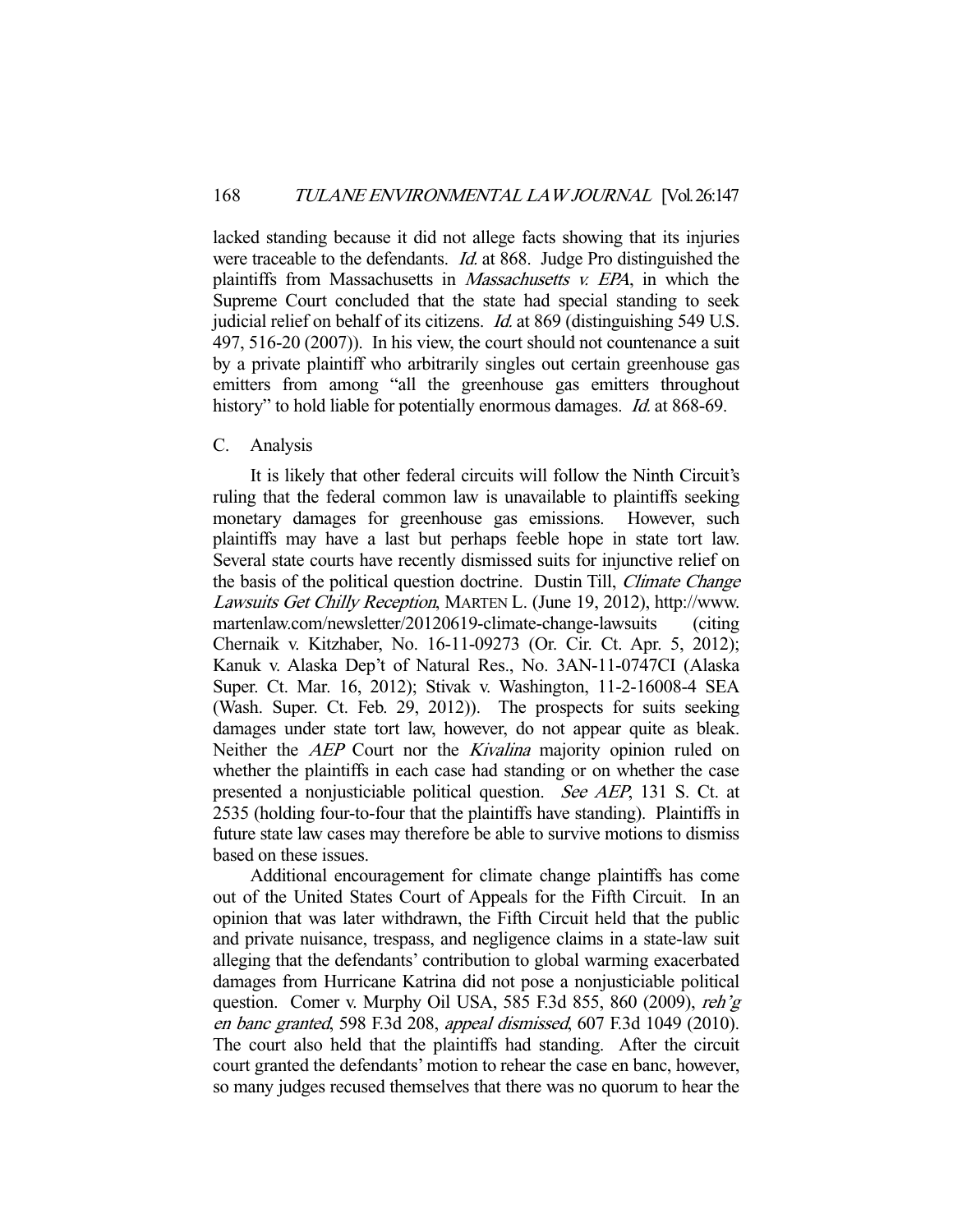case or to reinstate the panel decision, and the district court's decision stood. Till, *supra*. Even Judge Pro, with his firm belief that the Kivalina tribe did not have standing, offered the tribe the seemingly contrary consolation that "[o]nce federal common law is displaced, state nuisance law becomes an available option to the extent it is not preempted by federal law." Kivalina II, 696 F.3d at 866 (citing AEP, 131 S. Ct. at 2540).

 Preemption, however, is a legal theory that may very well thwart future attempts to hold greenhouse gas emitters liable for damages under state common law. At least one attorney from the industry side believes that Kivalina II's holding regarding displacement "cannot help but strengthen the preemption defense as well." Taylor, *supra*. But there is a glimmer of hope there, too: whereas defendants claiming displacement must only show that a statute "speak[s] directly to [the] question at issue," Kivalina II, 696 F.3d at 856 (alterations in original) (quoting AEP, 131 S. Ct. at 2537 (internal quotation mark omitted)), a defendant claiming preemption must make the more difficult showing of "a clear and manifest [congressional] purpose" to preempt state law. AEP, 131 S. Ct. at 2537 (alteration in original) (quoting City of Milwaukee v. Illinois, 451 U.S. 304, 317 (1981) (internal quotation mark omitted)). Though their success is far from certain, public nuisance suits under state law may still be worth a try.

Casey Desselles

# V. CLEAN WATER ACT—EPA AUTHORITY OVER DISCHARGE **PERMITS**

Mingo Logan Coal Co. v. U.S. Environmental Protection Agency, 850 F. Supp. 2d 133 (D.D.C. 2012)

# A. Introduction

 In Mingo Logan Coal Co. v. U.S. Environmental Protection Agency, the United States District Court for the District of Columbia narrowed the scope of the U.S. Environmental Protection Agency's (EPA) authority when it held that the EPA could not veto a discharge permit after it was issued. 850 F. Supp. 2d 133 (D.D.C. 2012). Mingo Logan Coal Company (Logan), a coal mine operator, brought an action against the EPA alleging that the EPA lacked authority to modify or revoke its discharge permit once it was issued by the U.S. Army Corps of Engineers (Corps) under section 404(a) of the Clean Water Act (CWA), 33 U.S.C.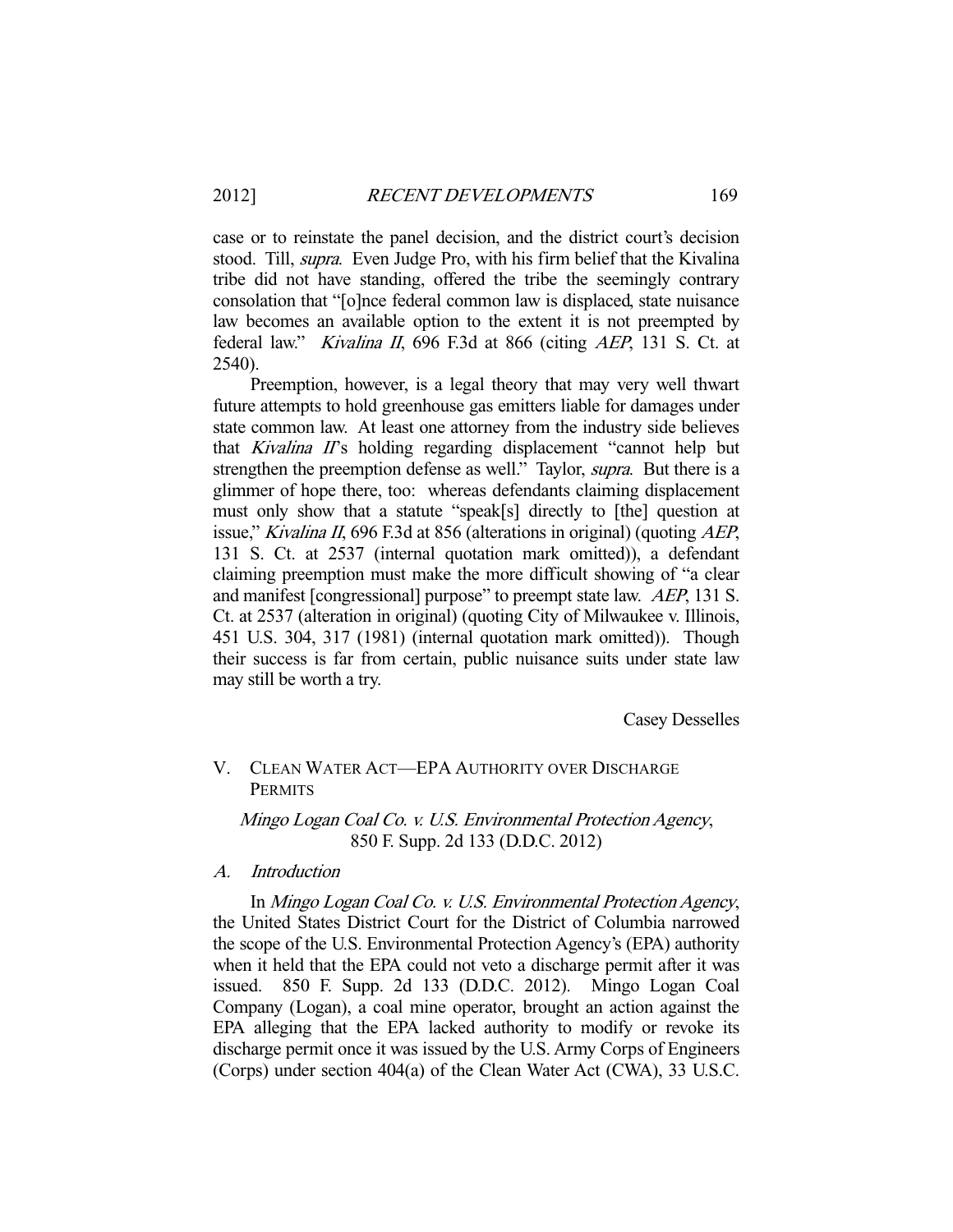§ 1344(a) (2006). The court relied mainly on the legislative history and the purpose of the CWA to determine that the EPA acted outside the scope of its authority.

 On January 22, 2007, the Corps issued a permit to Logan pursuant to section 404 of the CWA, which authorized the company to discharge fill material from its coal mine, Spruce No. 1, into the nearby streams of Pigeonroost Branch and Oldhouse Branch. Mingo Logan, 850 F. Supp. 2d at 136. Nearly four years later, the EPA published a Final Determination purporting to withdraw the specification of the two streams as disposal sites. *Id.* at 137. In effect, the Final Determination would have invalidated the previously issued permit for those sites. This attempt to withdraw the specification of discharge sites after a permit was issued was unprecedented in the history of the CWA and was of first impression for the court. *Id.* at 134. Plaintiffs alleged a violation of section 404(c) of the CWA and further, that the EPA's action was arbitrary and capricious and not in accordance with the law. Id. at 134, 138 (citations omitted).

## B. The Court's Decision

 The CWA vests the full authority to issue permits for discharges into navigable waters with the Corps. Section 404(a) provides, "The Secretary may issue permits . . . for the discharge of dredged or fill material into the navigable waters at specified disposal sites." 33 U.S.C. § 1344(a). Section 404(b) provides, "[E]ach such disposal site shall be specified for each such permit by the Secretary [of the Army]." Id. § 1344(b). The statute does give the EPA the opportunity to disrupt the process and prohibit the specification of an area as a disposal site if it determines that the discharge would have certain "unacceptable" environmental consequences. The EPA's interpretation of how far its authority to prohibit specifications extends was at issue in this case.

 The D.C. District Court analyzed the agency's interpretation of its authority as delegated by the CWA by following a two-step procedure set forth in Chevron U.S.A. Inc. v. Natural Resources Defense Council, Inc., 467 U.S. 837 (1984): first, the court must determine whether Congress has spoken directly to the precise question at issue, and if the court concludes that the statute is either silent or ambiguous, the second step of review is determining whether the interpretation proffered by the agency is based on a permissible construction of the statute. Mingo Logan, 850 F. Supp. 2d at 138-39 (citing Chevron, 467 U.S. at 842-43). Under step two, an agency's interpretation of a statute that is administered is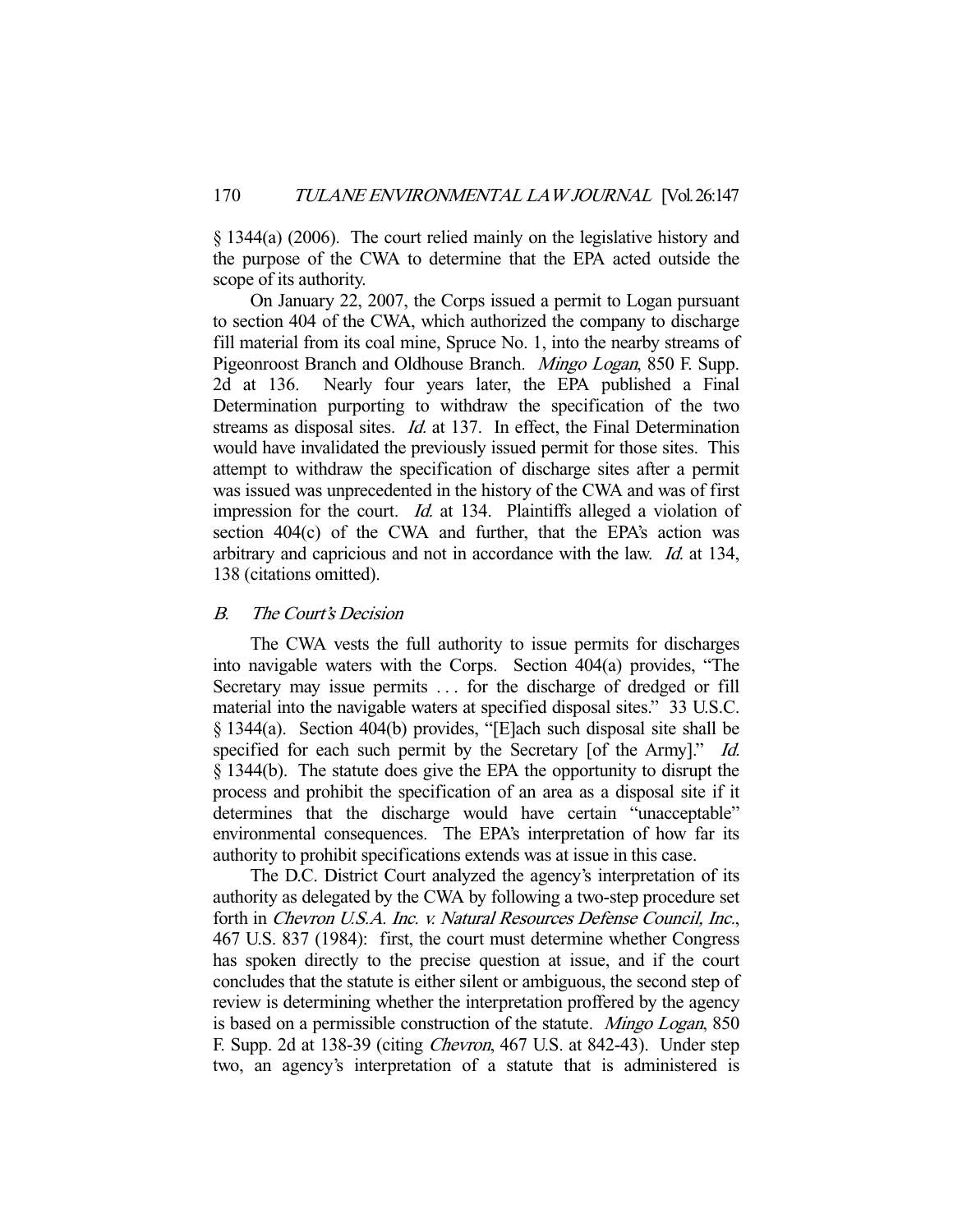generally entitled to substantial deference. Id. at 139 (citing Chevron, 467 U.S. at 844).

## 1. Step One of the Chevron Analysis

In step one of the *Chevron* analysis, the court looked at the wording in the CWA to determine whether it speaks to the issue at hand. The court started with the specific provision from which the EPA claimed its authority is derived:

The [EPA] Administrator is authorized to prohibit the specification (including the withdrawal of specification) of any defined area as a disposal site, and he is authorized to deny or restrict the use of any defined area for specification (including the withdrawal of specification) as a disposal site, whenever he determines, after notice and opportunity for public hearings, that the discharge . . . will have an unacceptable adverse effect . . . . Before making such determination, the Administrator shall consult with the Secretary [of the Interior].

#### 33 U.S.C. § 1344(c).

 The EPA argued that the wording "whenever he determines" grants the EPA permission to withdraw its assent to a disposal site at any time, even after the permit is issued. *Mingo Logan*, 850 F. Supp. 2d at 139. The court rejected this argument and stated that the provision did not go so far as to confer the express authority to undermine an existing permit—just the authority to withdraw a specification, at most. Id. at 140. Because Congress distinguishes between permits and specifications everywhere else in the statute, if Congress meant to include the authority to withdraw a permit as well, it would have specifically mentioned permits in the provision. See id. at 141. Contrary to the EPA's argument, the court held that this provision does not give the EPA any role in connection with permits.

 Next, the court turned to the CWA as a whole and in particular to section 404(p), where it concluded that that section expressly provides that discharges made pursuant to a permit are lawful. Id. at 142 (citing 33 U.S.C. § 1344(p); Natural Res. Def. Council, Inc. v. EPA, 822 F.2d 104, 111 (D.C. Cir 1987)). Therefore, because Congress allows a permittee to act pursuant to a valid permit, it would not make sense to allow a permittee to rely fully on a permit that could be revoked. See Mingo Logan, 850 F. Supp. 2d at 143-44. Allowing revocation of a permit negates the legal protection that Congress declared a permit would provide. *Id.* at 144. The court determined that the review of the statute in its entirety suggests that the EPA's action is invalid.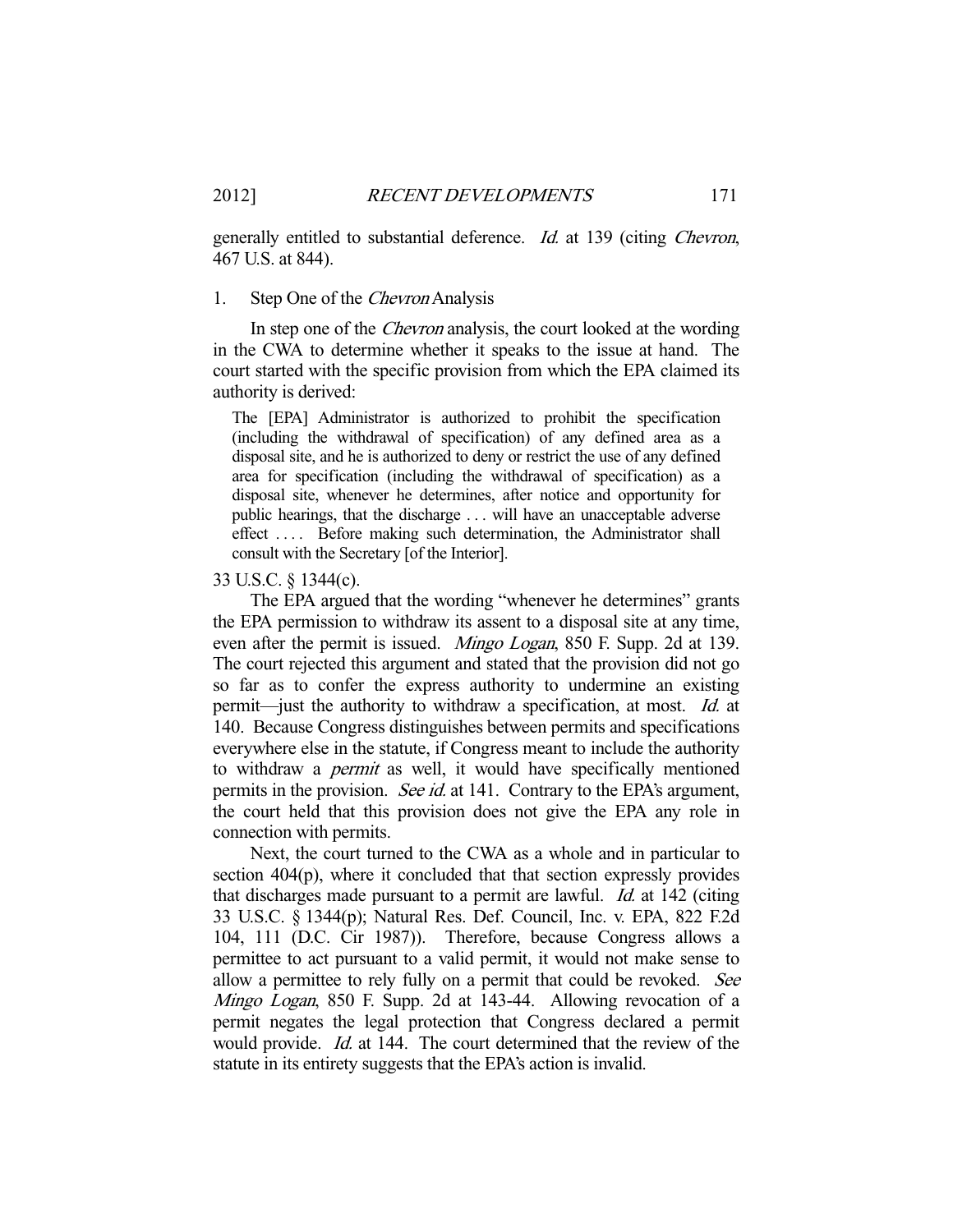Having no legislative history that seemed to specifically delegate or prohibit the EPA's actions, the court relied on the statements of Senator Edmund Muskie that were presented as evidence by the EPA and Logan. Id. at 145 (citing Senate Consideration of the Report of the Conference Comm.: Hearing on S.2770, 93d Cong. (Oct. 4, 1972)). The court interpreted his language "prior to the issuance of any permit to dispose of spoil, the Administrator must determine that the material to be disposed of will not adversely affect [certain resources]" as expressly stating that the EPA's 404(c) veto authority will be exercised prior to the issuance of a permit. Id. at 144-47. Further, the court cited another D.C. district court case that held, "[I]f a responsibility involving the permitting process has not been delegated to the EPA by Congress, that function is vested in the Corps as the permitting authority." Nat'l Mining Ass'n v. Jackson, 816 F. Supp. 2d 37, 44 (D.D.C. 2011). Therefore, because the EPA's responsibilities are limited to those that are specifically assigned, and because the authority to issue a postpermit veto is not specifically assigned, that authority must not exist. Mingo Logan, 850 F. Supp. 2d at 146-47. Ultimately, the court concluded that it is "clear from the forward looking language" in the legislative history that Congress anticipated that the EPA would act before a permit is issued and, indeed, not unnecessarily slow down the process while doing so. *Id.* at 147.

 Next, the court analyzed the case law presented by the EPA and quickly denied its relevance. The EPA referred to three main cases that provided a basis for its argument. Id. (citing City of Alma v. United States, 744 F. Supp. 1546 (S.D. Ga. 1990); Russo Dev. Corp. v. Reilly, No. 87-3916, 1990 WL 130997 (D.N.J. Mar. 16, 1990); Hoosier Envtl. Council, Inc. v. U.S. Army Corps of Eng'rs, 105 F. Supp. 2d 953 (S.D. Ind. 2000)). The court promptly distinguished the case law from the case at bar because in each of those cases, the court's statements regarding the EPA's power to withdraw a specification after a permit is issued were mere dicta, rather than statements about actual issues in the case that received a thorough analysis. In each case, the Corps had not issued a valid section 404 permit that the EPA wanted to veto. The courts did not "squarely consider whether EPA actually would have had the authority to exercise its 404(c) authority after a permit had been issued because that was not the situation before [them]." *Id.* at 148. Here, the court concluded that because each case presented a different question than the one at issue, the authority could not be relied upon.

At the conclusion of step one of the *Chevron* analysis, the court made it known that it believed the EPA's position was inconsistent with the CWA as a whole and that its action could be deemed unlawful, but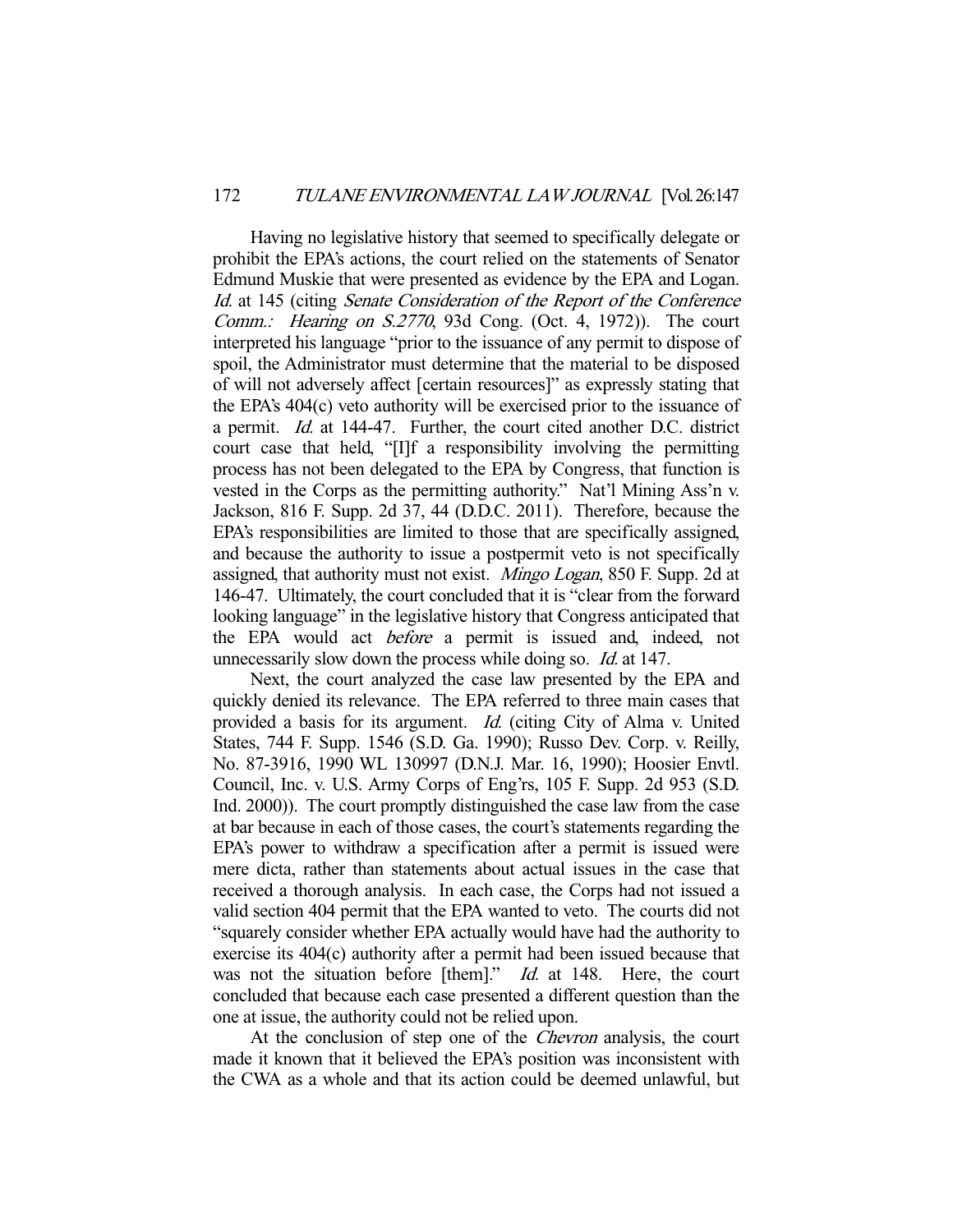decided to continue to step two because there was some ambiguous wording in section 404(c).

## 2. Step Two of the *Chevron* Analysis

 Before analyzing whether the EPA's interpretation of the CWA was reasonable, the court made note that when more than one agency is tasked with administering the statute, the determination of how much deference the court owes to any one of those agencies is not straightforward. Here, the court was concerned because the Corps' and the EPA's authority overlaps significantly in section 404 of the CWA. Because of the significant overlap in section 404(c), the court decided that it would allot a lower level of deference to the EPA's decision in order to follow the court's reasoning in Collins v. National Transportation Safety Board. Mingo Logan, 850 F. Supp. 2d at 149-50 (citing 351 F.3d 1246, 1252 (D.C. Cir. 2003)). It decided to award only some level of deference, which is less than was given in Chevron but still a "non-trivial boost."

 With a lower level of deference in mind, the court ultimately held that the EPA's interpretation was unreasonable. The court labeled the EPA's distinction between revoking a permit and withdrawing a specification as "illogical and impractical." *Id.* at 152. The EPA claimed that it was not revoking a permit but rather just withdrawing a specification. This argument failed because the EPA itself admitted that a withdrawal of the specification nullified the permit. Further, the court emphasized that the permit system was implemented in order to provide certainty and finality with regard to the actions a company may take. To affirm the notion that a permit could later be revoked would derail this intention. The court noted that the EPA has itself given voice to the importance of finality and acknowledged that the CWA vests final authority in the Corps. *Id.* (citing U.S. DEP'T OF DEF. & U.S. ENVTL. PROT. AGENCY, MEMORANDUM OF AGREEMENT BETWEEN THE ENVIRONMENTAL PROTECTION AGENCY AND THE DEPARTMENT OF THE ARMY (1992), available at http://water.epa.gov/lawregs/guidance/wet lands/dispmoa.cfm). The portion of the Memorandum of Agreement that addresses the EPA's exercise of its 404(c) veto authority "expressly contemplates that the agency would act before the Corps issues a permit."  $Id$  at 153.

 Based on the aforementioned reasons, the court concluded that the EPA's interpretation of section 404(c), which extends its veto authority indefinitely after a permit has been issued, is not reasonable.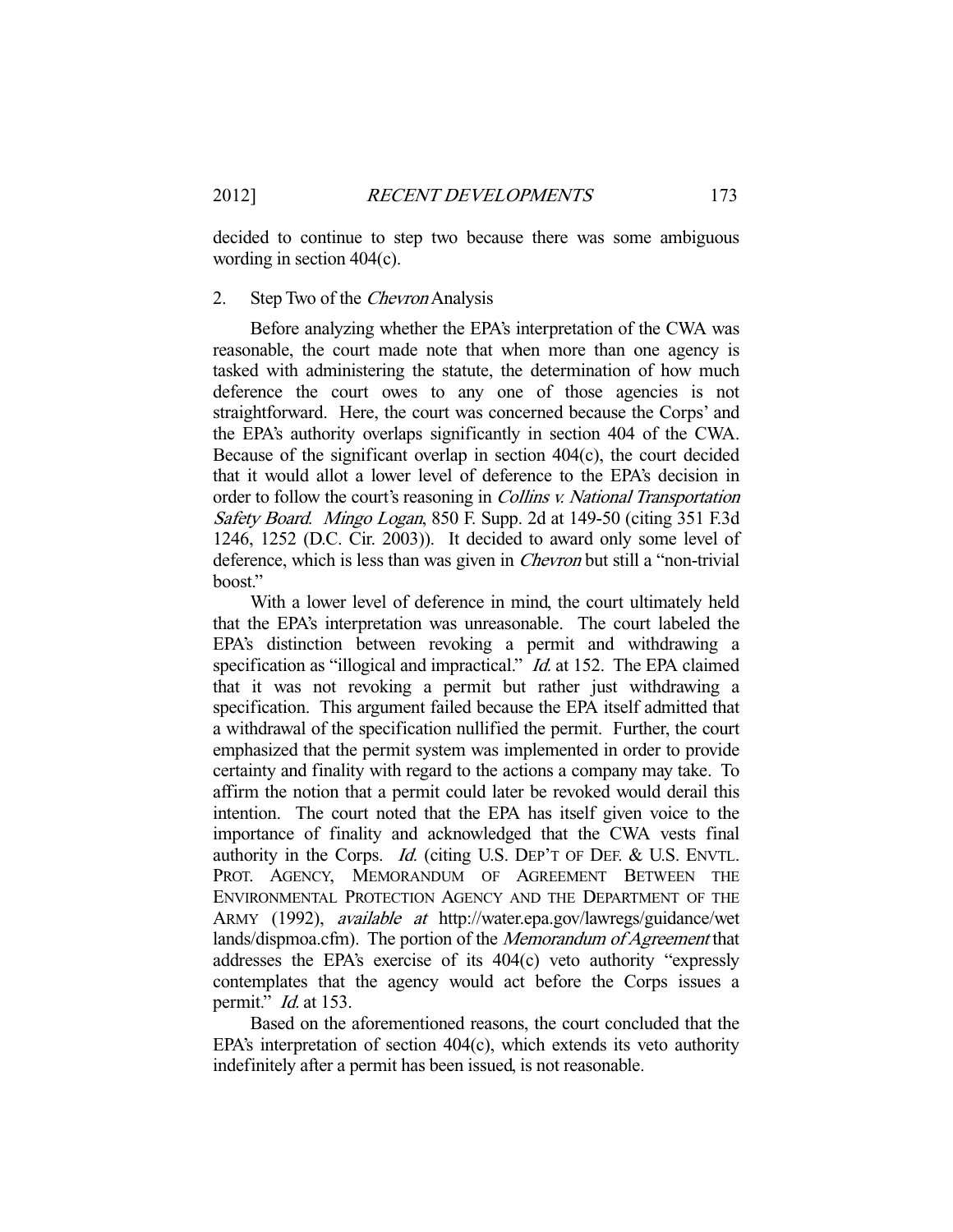## C. Analysis

 This is the first time that the EPA has tried to invoke CWA section 404(c) to modify or annul a permit that has already been duly issued by the Corps. Had the EPA's action stood, all section 404 permits would be subject to a unilateral EPA veto even after issuance, regardless of any action taken by the Corps. The court's decision limits the EPA's claim of extensive power and instead directs the EPA to exercise its authority during the permitting process, before the Corps has made its decision to issue a permit. Thereafter, the Corps alone will control the administration and enforcement of the issued permit. It comes as no surprise that the court denied the EPA such blanket authority, because doing so would undermine the reliability of valid permits issued pursuant to the CWA. It would stifle economic investment by developers and make the existence of a CWA section 404 permit insignificant.

 However, there is a chance that this decision might not stand. On May 11, 2012, the EPA appealed Judge Jackson's ruling to the United States Court of Appeals for the District of Columbia Circuit. If the decision is reversed on appeal, as the court noted, the EPA's authority to veto an issued permit could cause consternation and anxiety for members of the business community because it threatens the finality of their wetland and stream permits.

 If Judge Jackson's decision stands, it will provide more certainty in the section 404 permitting process. In turn, the EPA might consider specifications more carefully before issuing the permits. Although the decision narrows the EPA's authority, it is not a huge win for industry because it does not affect companies seeking new CWA section 404 permits. In fact, the decision might even make it more difficult for developers to obtain permits because the EPA will be more meticulous and reluctant in approving specification of sites.

#### Amanda Tarsa

#### VI. STATE LEGISLATIVE ACTION—WITHDRAWALS FROM LAKE ERIE

#### Ohio House Bill 473

 On June 4, 2012, Ohio Governor John Kasich signed into law Ohio House Bill 473—the first permitting program for water withdrawals from the Ohio River and Lake Erie watersheds. Aaron Marshall, Gov. John Kasich Signs Lake Erie Water Usage Bill over Objections of Critics, CLEVELAND.COM (June 4, 2012, 10:00 PM), http://www.cleve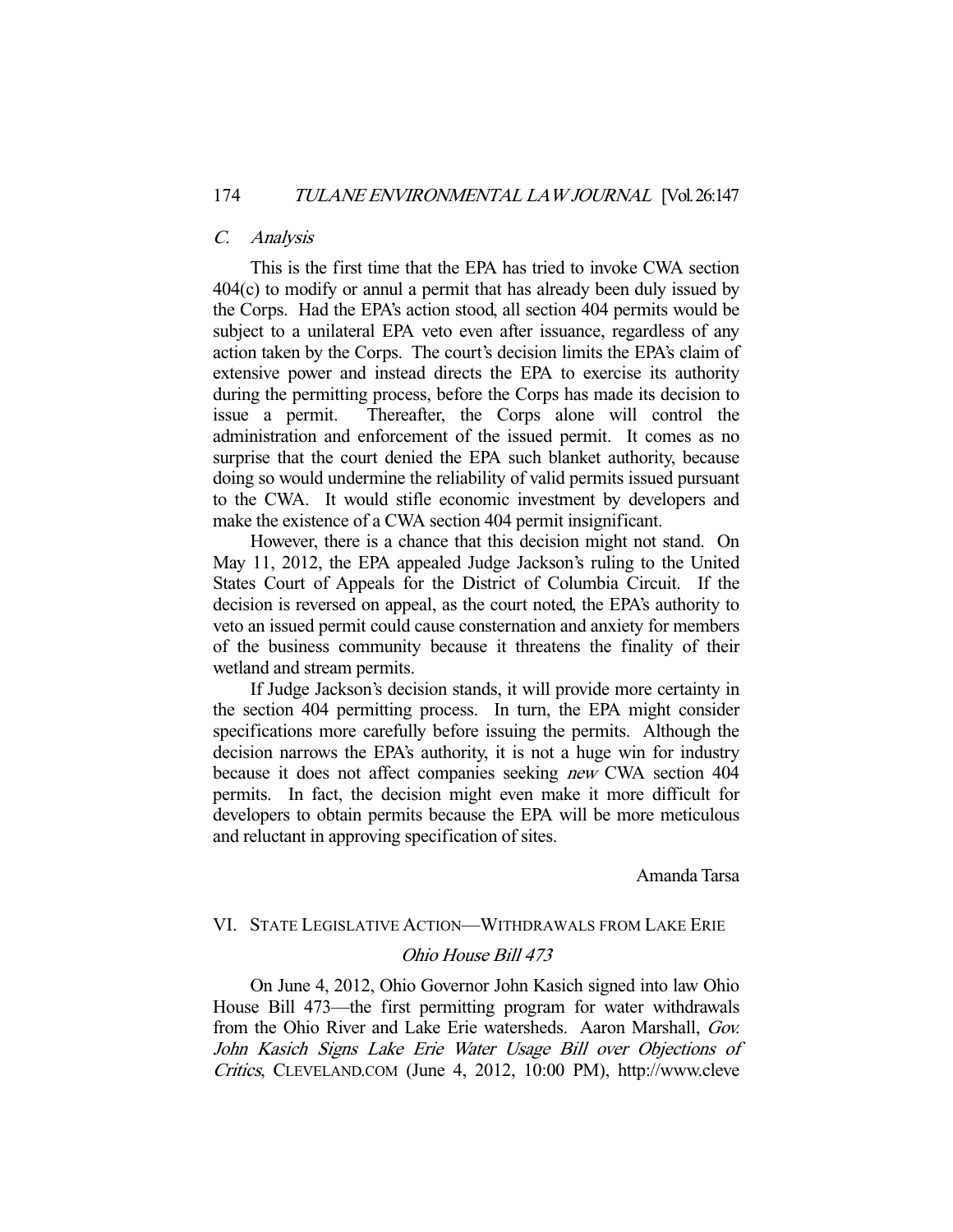land.com/open/index.ssf/2012/06/kasich\_signs\_lake\_erie\_water\_u.html. According to the Ohio Department of Natural Resources, the bill aims to protect Lake Erie and its tributaries by creating special rules for streams designated as high quality, along with setting "environmentally responsible" regulations for water withdrawal past certain thresholds. The law, therefore, "strik[es] a balance between environmental and economic concerns." OHIO DEP'T OF NATURAL RES., HB 473 SUMMARY & KEY PROVISIONS, http://www.ohiodnr.com/Portals/0/Blog/HB473.pdf (last visited Nov. 13, 2012). The Act was established under Ohio statute in order to completely fulfill requirements set by the Great Lakes-St. Lawrence River Basin Water Resources Compact (Compact), OHIO REV. CODE ANN. § 1501.32 (West 2012).

 The Compact was modified to only apply to the Ohio River watershed. The new section added by House Bill 473 directly addresses water withdrawals out of Lake Erie and sets specific requirements for new or increased water withdrawal. Once a certain amount of water is withdrawn, the owner of the facility must apply for and receive a permit from the chief of the Division of Soil and Water Resources (DSWR). OHIO REV. CODE ANN. § 1522.11. More specifically, the owner/operator of such a facility must obtain a permit if any one of three capacity criteria are met: first, if the facility withdraws (either new or additional withdrawals) at least 2.5 million gallons per day (averaged over time, discussed below) from either Lake Erie or a recognized navigation channel; second, if the facility withdraws at least 1 million gallons per day (averaged over time) from "any river or stream or from ground water in the Lake Erie watershed"; and third, if the facility withdraws at least 100,000 gallons per day (not averaged over time—a strict per-day limit) from "any river or stream in the Lake Erie watershed that is a high quality water." *Id.*  $\S$  1522.12(A)(3)(a). The applicant for such a permit must include key information in an application, including "[t]he environmentally sound and economically feasible water conservation measures to be undertaken by the applicant," as well as alternative means that the facility can use to satisfy its water needs if a permit is not granted. *Id.* § 1522.12(C)(3)(h).

 Specifically addressing the question of streams and rivers designated as high quality water, the law applies to the entire watershed upstream of any high quality river, stream, or segment, as long as the directors of both the Department of Natural Resources and the Department of Environmental Protection "determine that the proposed withdrawal or consumptive use would cause the high quality water to lose its designation as a high quality water." *Id.*  $\S$  1522.12(A)(3)(b).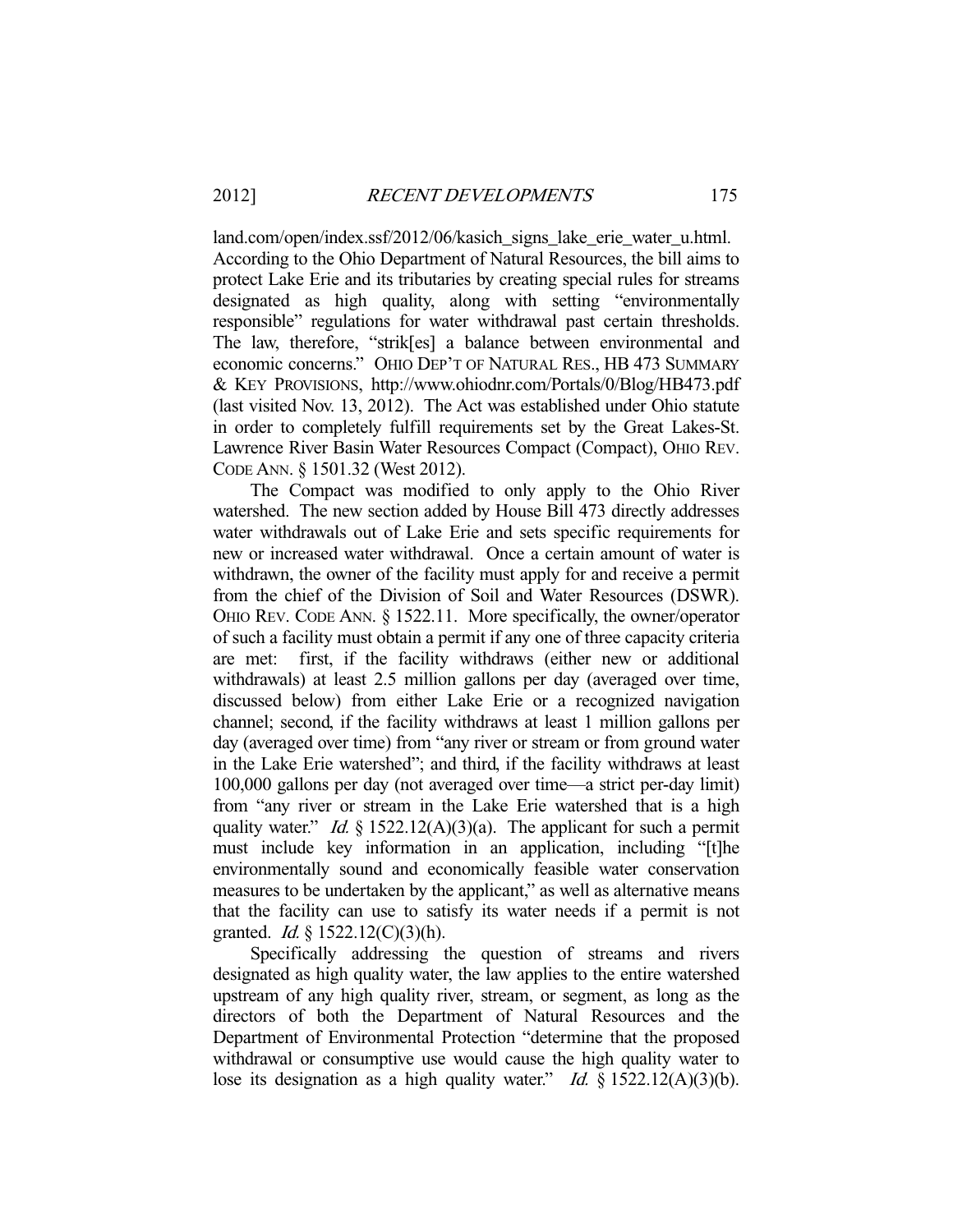Otherwise, the protection applies only to either 1000 feet upstream of the high quality segment, or "at a point beginning two times the length of the . . . [designated] segment [of] high quality water, whichever is greater."

 The chief of the DSWR issues the permit based on the decisionmaking criteria delineated in the Compact. The criteria include that all water withdrawn (except that actually consumed) must be returned to the source watershed; the water use "will result in no significant individual or cumulative adverse impacts to the quantity or quality" of neither the Lake Erie watershed, nor any ecosystem dependent on the watershed; the water use must be done in an environmentally sound way (including the consideration of economic feasibility); and the use will be implemented in compliance with all other laws. Great Lakes-St. Lawrence River Basin Water Resources Compact § 4.11 (2005), available at http://cglg.org/ projects/water/CompactImplementation.asp. Finally, the Compact stipulates a reasonable use standard, under which the proposed use is permissible if it "provides for efficient use of the water"; balances between "economic development, social development and environmental protection" of the area; considers other water withdrawals from interconnected sources, as well as the interconnected sources' "quantity, quality, and reliability and safe yield"; will have reasonable adverse impacts "under foreseeable conditions"; and proposes to mitigate such impacts.

 In implementing these exact provisions of the Compact into the Ohio code, the law specifically states that the chief of DSWR

shall require that a withdrawal or consumptive use will be implemented so as to ensure that the withdrawal or consumptive use will result in no significant individual or cumulative adverse impacts on the quantity or quality of the waters and water dependent natural resources of the great lakes basin considered as a whole or of the Lake Erie source watershed considered as a whole.

OHIO REV. CODE ANN. § 1522.13(B). Additionally, the director must use the best available scientific methods, consider long-term inflows and outflows of the watershed, and consider any water withdrawn that will not return to the watershed.

 Certain parties are exempt from the requirement to obtain a permit for withdrawal and consumptive use. First, any facility, or proposed facility, with a capacity lower than the three mentioned in section 1522.12 (2.5 million, 1 million, and 100,000 gallons, respectively). Id. § 1522.14(A). Second, the facilities whose ninety-day average for water withdrawals falls below the section 1522.12 thresholds. Id.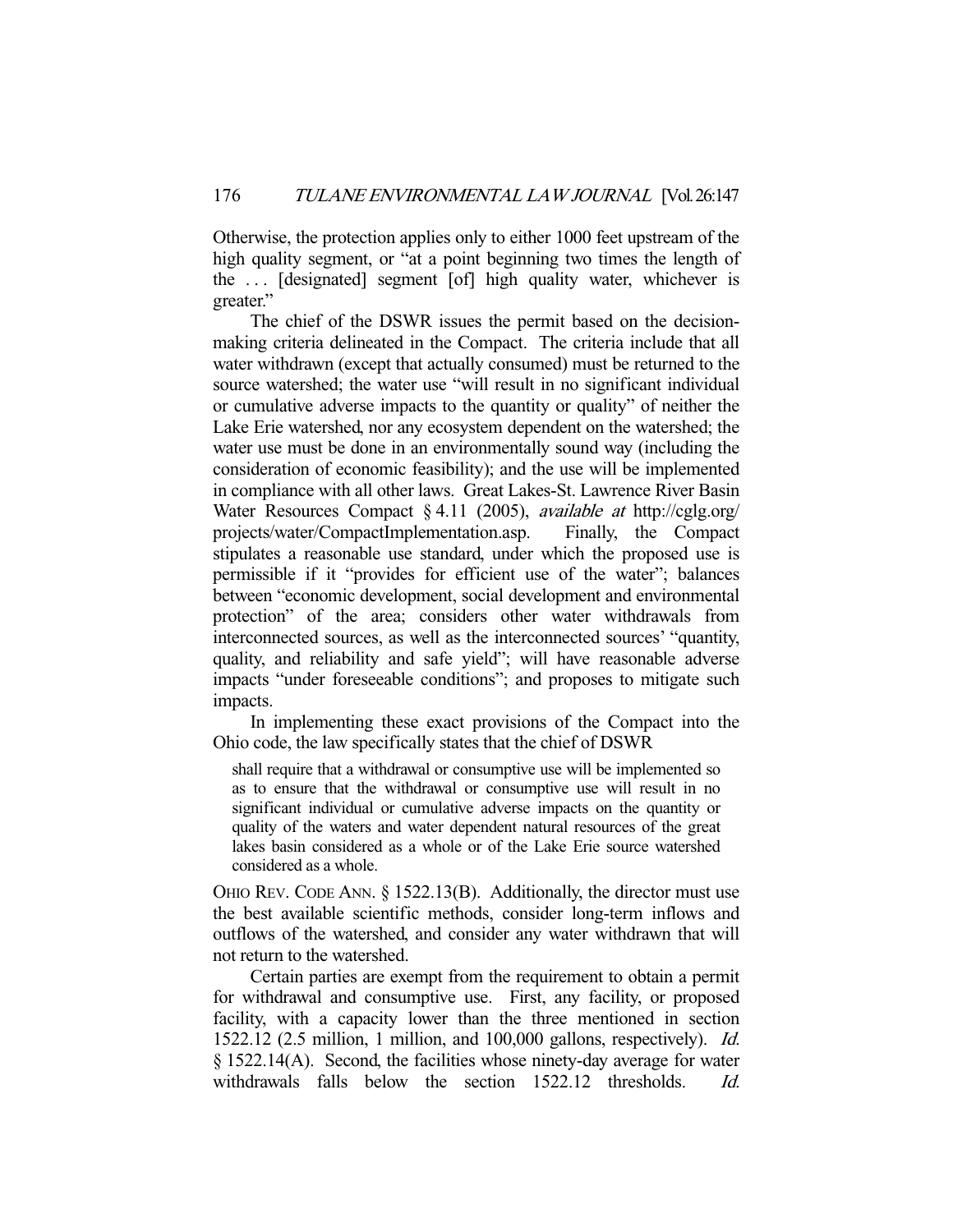$\S$  1522.14(B)(1). However, for high-quality water, the withdrawal is averaged over a forty-five day period for water designated as high quality, "when the withdrawals are made at a point where the area of the watershed of the river or stream is less than one hundred square miles but greater than fifty square miles." *Id.*  $\S 1522.14(B)(2)$ . When the area is less than fifty square miles, an immediate permit is required before 100,000 gallons per day is withdrawn—this is not an average over a certain amount of days but instead a strict per-day requirement. There are further exceptions for baseline facilities that have not increased capacity, for electric generating facilities that increase consumptive use of water "due to a requirement imposed by a federal regulation that is unrelated to an increase in production at the facility," and for various other facilities and circumstances. Id. § 1522.14(C)-(M).

 Section 21 of the law gives legal rights to any "person who is or will be aggrieved or adversely affected," which is defined as "a person with a direct economic or property interest that is or will be adversely affected by an order or rule issued or adopted by the chief of [DSWR] under this [law]." *Id.* § 1522.21 (first internal quotation marks omitted). Before the chief issues a final permit, there will be a proposed order signifying the intent to issue a final order. Any person who is or will be aggrieved or adversely affected can send a written objection to the chief, after which the chief must "conduct an adjudication hearing with respect to the proposed order." The applicant for the proposed or final order will be a party in any proceeding concerning the proposed permit. If a final order is issued over the aggrieved party's objection, the party may appeal to the court of common pleas in whatever county the facility is located. However, the filing of an appeal does not automatically suspend the order. "[T]he court may suspend or stay the order, pending an immediate hearing on the appeal." Once the court finds the order to be lawful and reasonable, or not, "[t]he judgment of the court is final unless reversed, vacated, or modified on appeal." Importantly, no attorney's fees shall be "awarded to any party to an administrative or legal proceeding under this section."

 The law passed by Ohio is a step in the right direction towards maintaining and protecting an infinitely valuable natural resource. The positive aspects are that consideration of cumulative impacts is required, that high quality streams enjoy added protection, and that there are strong rules for high-quality stream watersheds that are less than fifty square miles in size. However, the law falls short in many ways. The threshold limits for withdrawal and use are not caps or limits on the amount of water that can be used, but merely regulatory thresholds for when an